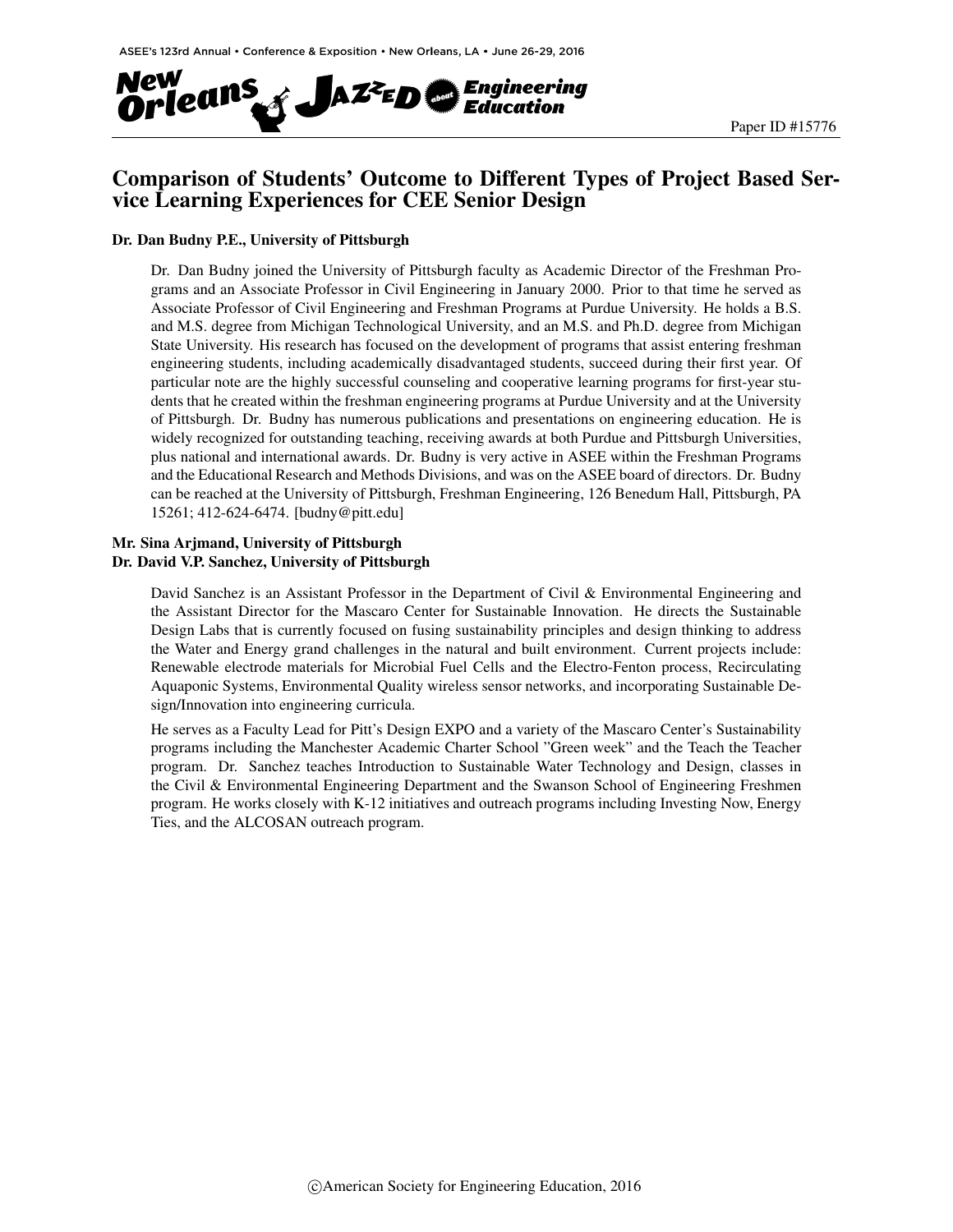# **Comparison of Students' Outcome to Different Types of Project Based Service Learning Experiences for CEE Senior Design**

### **Abstract**

Adding international exposure to project based service learning in to undergraduate curriculum has been found to have positive impacts on students' motivation, attitude and experience. ABET engineering criteria require engineering schools to include international exposure in to all undergraduate programs. Our program aims to directly involve half of our students in an international service learning experience. The senior design course in the Civil and Environmental Engineering program has been modified and improved over the past few years to offer international experience in addition to community service. By working on real world engineering projects, students practice their design and calculation skills. They also develop team work, effective communication, and community engagement through service learning experience. Adding the international exposure to senior design further improve students motivation to provide engineering services to communities in need by changing students mindset to engage them to the whole new world with all political, social, environmental and economical limitations. In the past 5 years, international experience teams worked on several engineering design projects such as designing and building a water distribution system and storage tanks to provide potable water, and the design and construction of structures such as small community buildings and bridges to provide access to disadvantaged communities in Latin America. The projects are selected such that there is a design component for any area in Civil Engineering, for example: structures, geotechnical, water resources, environmental, sustainability, or construction. This paper will expand our previous published results that show an improved satisfaction in the design experience for the teams involved with the international experience and also study and compare our observations regarding ABET student outcomes by expanding these types of projects into domestic service learning projects. Moreover, the improvements in senior design project definition, coordination and management will be recommended to help achieve the overall international experience outcomes to any project.

### **Hypothesis:**

A previous study showed that including an international component into a typical civil engineering design project provided improvements in students' motivation, attitude and experience when compared to a typically classroom project. The research questions for this study was whether a local domestic setting project, with the same level of interaction with local communities, can have the same impact on students' outcome as the international projects.

#### **Introduction**

The primary goals in offering a service learning project within the framework of a traditional curriculum are to ensure that students understand the impact of engineering projects on society as well as the social contexts within which they operate, to develop confidence in the students' ability to solve problems, to help the students function successfully and comfortably in a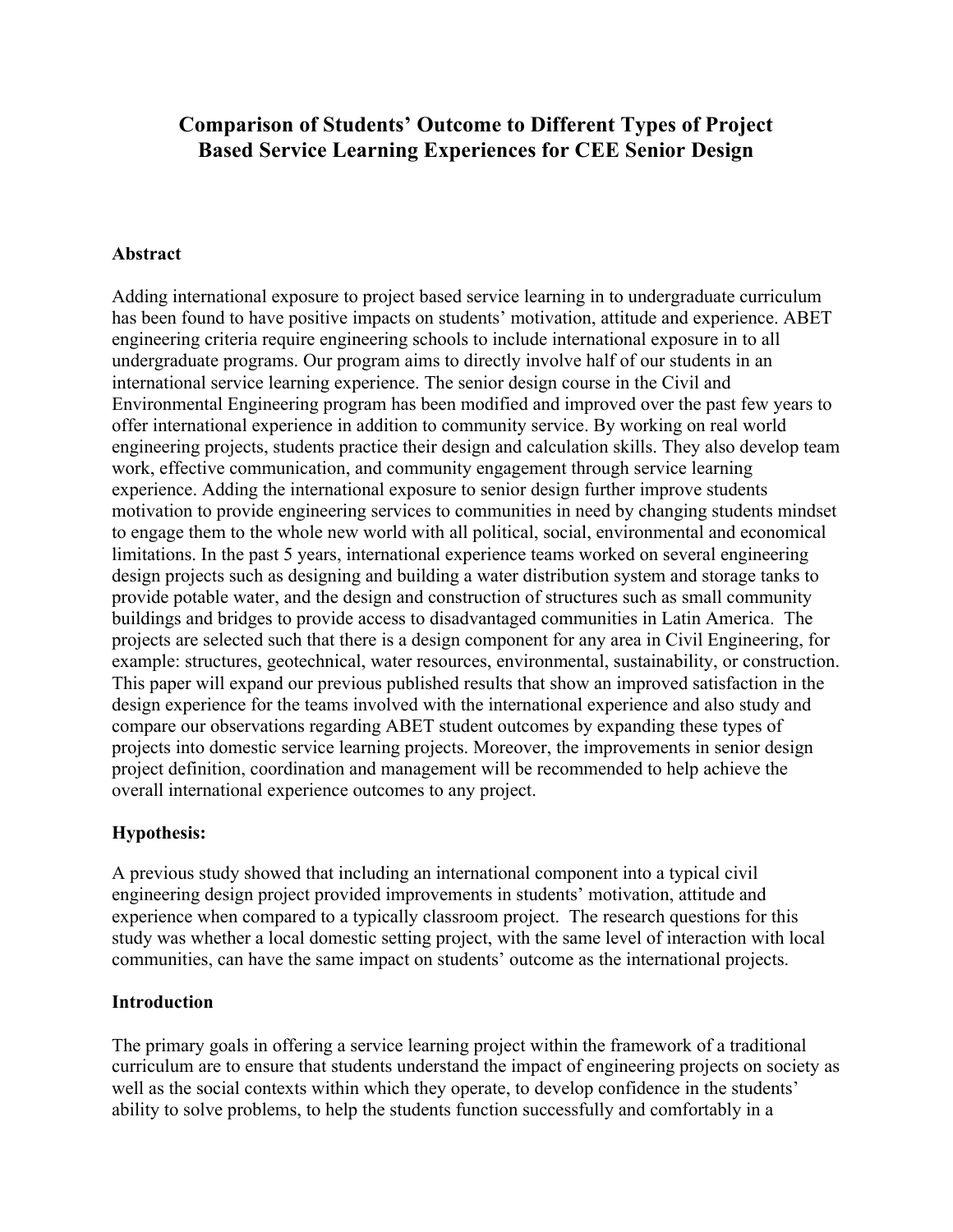professional engineering environment, and to understand and appreciate what it means to be a professional engineer

Service learning has been shown to do this while also providing an experience that is both fulfilling and enlightening [1-2]. Many engineering students are overwhelmed by the workload of the engineering curriculum, and are not stimulated by the course materials. Some students lack the maturity or experience to understand how the engineering curriculum will be of value to them in the future. They have not yet been exposed to the variety of opportunities that will be available to them upon completion of an engineering degree, nor do they understand the skills they will need to ultimately be effective and of value in a professional work environment. With such an imposing challenge facing them as engineering students and little understanding of how and where their education will take them, many students lack the confidence in themselves to succeed. This can lead to constant anxiety and struggle in their chosen major. Research suggests that service learning can address these issues more efficiently than traditional courses because service projects have an inherent purpose to solve a problem for a community in need [2-3]. Additionally, projects that deal with poverty provide obvious answers to students struggling with the question, "Why am I studying engineering?"

Many Engineering programs are becoming interested in including an international service learning project into the school's curriculum [1-9, 11, 12, 14-22]. There are many components in a typical international service learning experience that can benefit both the students and the school [10, 13]. One of the first and well documented benefits comes from the value that project based course work adds to the students experience. Students who are involved in projects have the chance to gain experience and develop their soft skills while actively engaged in hands on Civil Engineering learning.

Projects can also bring different learning styles into one place so that students can have the opportunity to learn the material to a depth that is difficult to attain in a typical course. Students can develop their personal skills such as critical thinking, project management skills, and improve self-confidence. Engineers in real world projects have to work in teams and therefore a project based course help students to practice teamwork, and to develop effective communication skills. These projects demand that the students communicate within their teams and with their clients, thus improving their communication skills [40].

On the technical side the design process in a service project typically must satisfy the needs of more constraints than a typical academic exercise requires. In a "project based" course, students can learn to consider real world construction materials, geographical, economical, and even socio-cultural limitations and these constraints must be added into their designs. By working with the local NGO and engineers assigned to the team they can expand their knowledge based by using the expertise of these local engineers as a resource for their design. Finding these local contacts is a very important component of these international projects.

In addition, the nature of working in a poor remote area requires the students to make decisions based on engineering judgments since the data is very limited. Another benefit comes when students are involved in providing engineering services to communities who are in needs. Firstly, the benefit is for the community that is served by students, and secondly, students are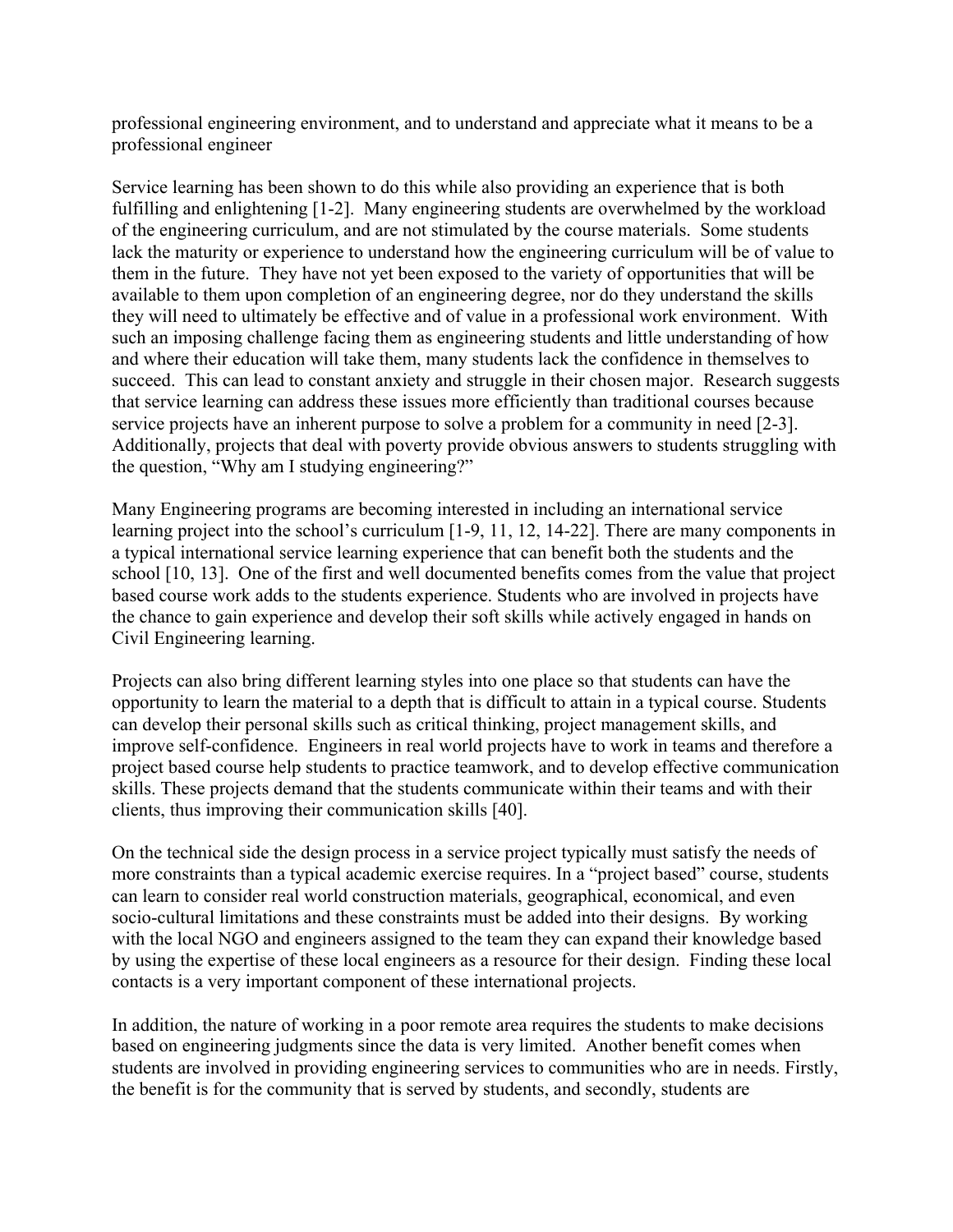encouraged to connect and reflect how their education connects to their professional career. Through this experience students feel better about their actions and understand the need and therefore the impact engineers have on a community. This encourages them to learn more about their chosen profession, and feel more confident about their achievements.

Also, students have a chance to practice and apply what they learn in class in a real project where they are exposed to the results of their design. The positive side of the service learning is in the end, the students are giving back to the communities and society the knowledge they gained in the classroom. Finally the obvious outcome of international service learning is the students get international design experience. The projects make it very easy for students to expose themselves to international design codes and standards rather than the national and local requirements. They can interact with more engineers around the globe, and perform engineering services where needed. They are also exposed to other cultures and understand the real world problems and constraints. This opportunity easily enhances students' personal skills, and improves their ability and confidence in dealing with bigger problems, and therefore prepares them for their engineering career [40].

Another important benefit for students is that the international service learning experience can change their mindset. When students are involved in a project based engineering service learning in another country, they face many challenges that do not exist in the United States. One big challenge is when they have to adjust or change their designs based on the community's ability to fund the projects and the available materials. They also have to cooperate with local people and their clients to satisfy project objects. The local client might have the engineering experience to review the student project and thus act as a typical outside project reviewer. If this is not possible the faculty member working with the student team can provide this design review. In either case the students learn how to incorporate design review comments and adjust their projects. What students learn at school is to provide engineering solutions to problems; however they typically do not learn how to incorporate the community's long term needs and financial resources into the design. Students have this opportunity to learn to break their mindset that tells them what they designed is the solution, and to engage and involve community needs and resources. This creates a relationship between the students and local community and ensures the long term impact of their engineering services. It also helps students learn and implement sustainability and globalization into their project context.

There are several different methods that can be used to incorporate international service learning experiences into university curriculums [9, 11, 15, 19, 20]. What method you use is based on the individual university and their ability to evaluate the capabilities and potentials of their department, the specific learning outcomes, and then select the appropriate model that works best to include international service learning projects within their environment. When designing the program, the length of time that students are required to work on the project has to be selected. The program can be a short term project such as a week, or as long as one or more semesters [13]. Short mission-style trips abroad for engaging students in simple projects that provide service where needed, e.g. physical labor in construction, is one of the initial efforts to expose students to the overseas issues. Although they are easy to plan, manage, require less funding, and require less curriculum changes to incorporate, they have low educational impacts. By increasing the time that students are involved, and requiring them to engage in different stages of the project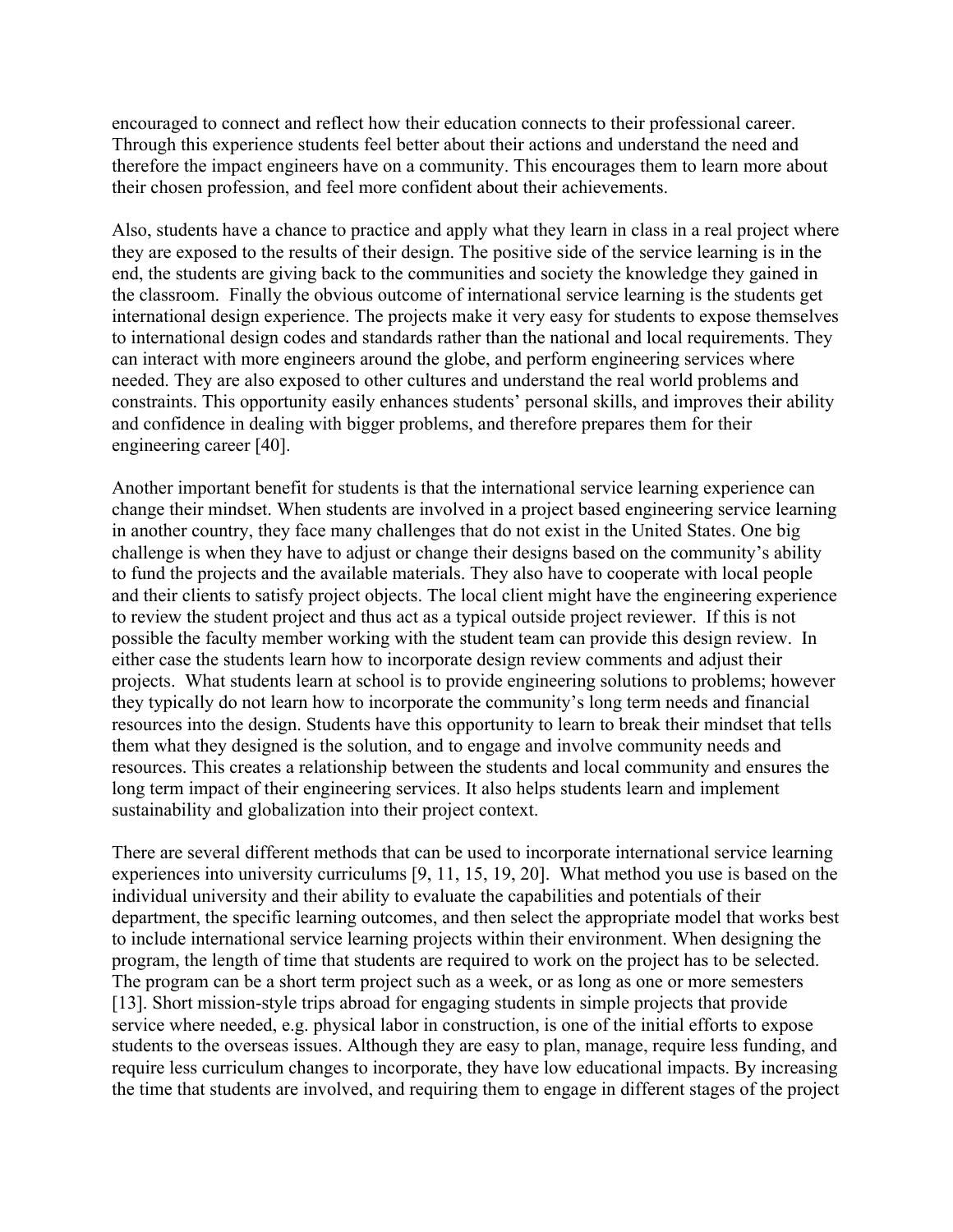such as data acquiring, design, and assessment of alternative solutions, they can create deeper impacts [7]. Students require time to absorb important components of their service learning. Therefore, longer exposure and involvement helps them acquire more aspects of the design process.

Another factor in designing an international service learning program is to determine if students are going to be required to travel to the site project or can they stay connected remotely too the project or maybe a combination of both [13]. Travelling overseas brings more complexities and challenges but it also exposes the students to the real world problems and helps them understand the impacts of engineering service learning. Generally three models are developed to expose students to international service learning. One is to put students in contact with students in the project country, and they interact remotely to complete the project. The other method is to collect required data through international institutes such as Engineers without Boarders, and ask students to perform the necessary design remotely. They may work with the engineers and clients at the project country without travelling. Third method is to send students to collect data, perform design, and/or help in construction process, and students may come back to finish the project at home. Each method has its pros and cons. The University of Pittsburgh has implemented these methods for different project depending on the nature of the project and the service needed. Clearly, the cost and effort needed for each model is very different from each other. Moreover, the international exposure and students outcomes can be different. Among these three techniques, the two model where the students stay at home and remotely connect to the students in the project country, or stay in touch with engineers and clients working locally or overseas are mainly dependent on communication skills. Due to advances in technologies, these methods can be effectively incorporated into the curriculum without much cost, however you do need to find the clients and in country partners and this might require the instructor to travel to the site. The other method of sending students can be very expensive and requires more organizations. It also requires the instructor to have enough experience in performing international designs and construction projects so the instructor can take a lead role in the onsite activities. In this method, students need to be educated about the culture before the trip and typically they are required to meet various university study abroad requirements, such as insurance, medical clearances, and agree to liability agreements. Plus it often requires more time abroad for the instructors, to make sure the service learning experience is under control, such as bus agreements, hotel arrangements, meals, etc. However, these programs are more rewarding in terms of the experience and students' outcome and broader engineering impacts. The goal of this paper is to explain the experience at the University of Pittsburgh, and to evaluate students outcomes with respect to the ABET criteria, and to compare domestic to international design projects.

### **The Value for Students**

Students benefit in different ways from different aspects of the coursework. We have found it helps to develop students' accountability and self-reliance, to improve student confidence and performance, to help students understand how course materials will be used in their future, and to encourage community involvement. The project based service learning aspect provides realworld experience and a concrete starting and ending point, simulating the real-world project implementation experience. The service-learning aspects introduce the concept of engineering as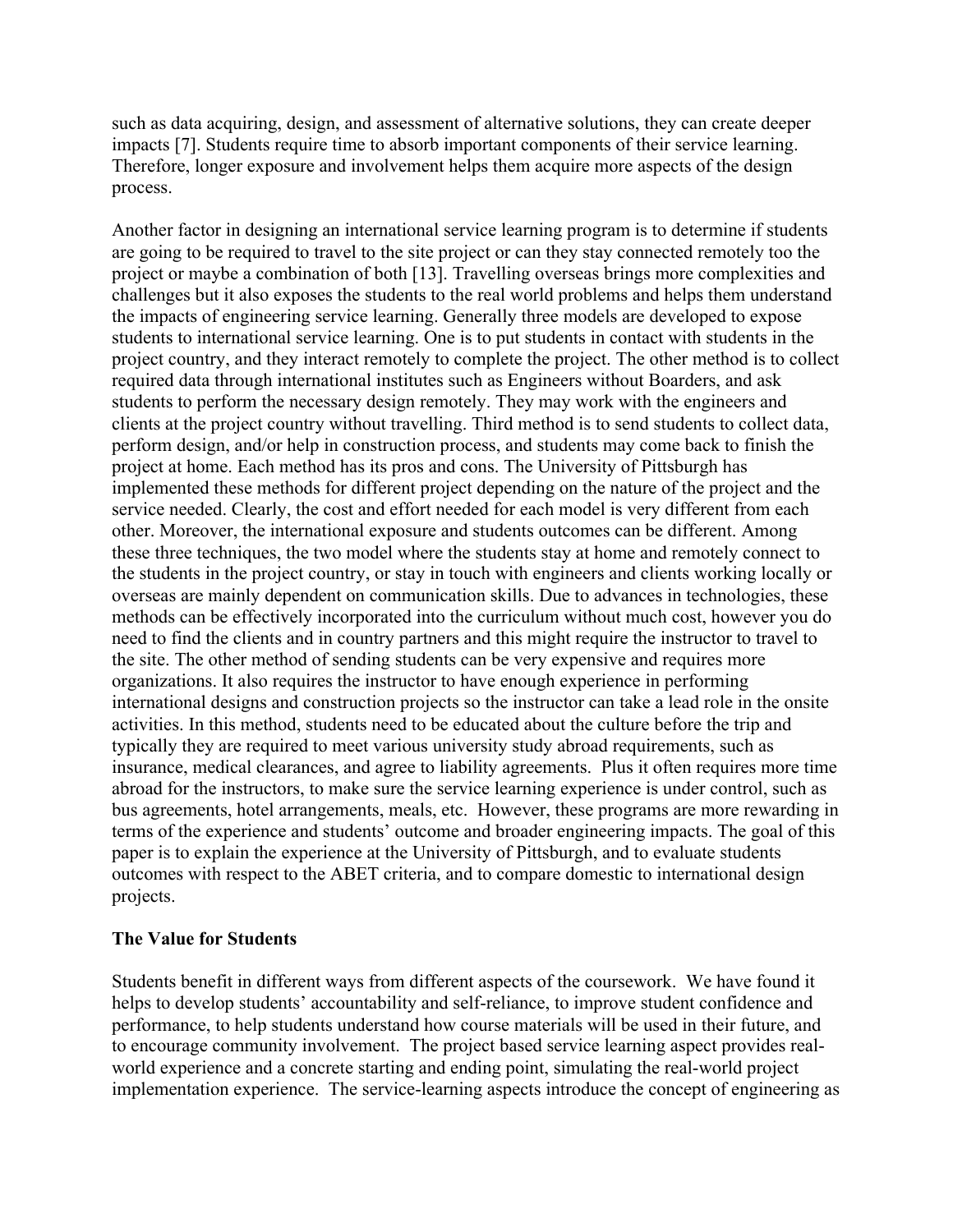a tool for helping society, the importance of understanding customer needs, and introduce an invaluable depth to the experience of engineering. An experience like this early in the professional career is exciting and stimulating, as the most basic assumptions in our daily lives are challenged. Those moments, when students' senses are peaking, are opportunities for transformational educational impacts that can have ripple effects on their future lives and careers.

# *Project-Based Coursework*

The benefits of project-based coursework have been well documented [23-29]. Project based learning can help to develop the higher order critical thinking, life, and self-management skills that are so important for any young adult. The project format also allows students to more actively engage in learning, delve deeper into an issue, makes the content more meaningful, and is an effective way to engage multiple different learning styles into one project. Students are empowered to take initiative and responsibility for their own learning, and ultimately make critical choices as to which part of the project process they wish to explore [30]. One of the key elements of project-based coursework and employment in the engineering field is interaction with and accountability to a client. Designing to satisfy the needs of a client, reporting information clearly to keep your client updated on progress, and dealing with changes requested by the client are all integral parts of the project cycle. Our students have shown, again and again, to rise to these newly introduced challenges and gain a sense of accomplishment that a traditional lecture-based course cannot match. Additionally, project-based learning promotes the development of project-management skills, teamwork, and the ability to effectively schedule around other commitments. These life-skills are important to any working professional, but specifically the engineer of today. As globalization and technical competitiveness are changing the landscape of the job market, a new approach is needed to train these engineers [31, 32]. Project-based learning has consistently been shown to be one of the most effective strategies for this purpose.

### *Service-Learning*

Benefits of service learning to students involved are less documented, as the phenomenon of service-learning has grown out of the project-based learning paradigm, but practitioners of service-learning have become convinced it is an effective tool in many aspects of engineering education. There are also different levels of service learning. Working in a soup kitchen is a different type of experience than performing an engineering design for a community living in a jungle. They can both be defined as charity, but the tasks require different skills. The context of Civil Engineering service learning is a project that allows the students to use their engineering skills to provide a service that impacts the quality of life for the people involved.

Over the years researchers have been garnering evidence of the short and long-term benefits of service learning [33] and urging its addition in standard teaching curriculum. Service learning has a distinct advantage over traditional teaching techniques in that it adds two additional elements to the obvious goal of learning course content: the local community is served by students, and those students are then forced to reflect on the connection between the course educational objectives and the experiences they had in the field. Education ultimately is meant to produce positive results for society, and this point is inherently reinforced through the service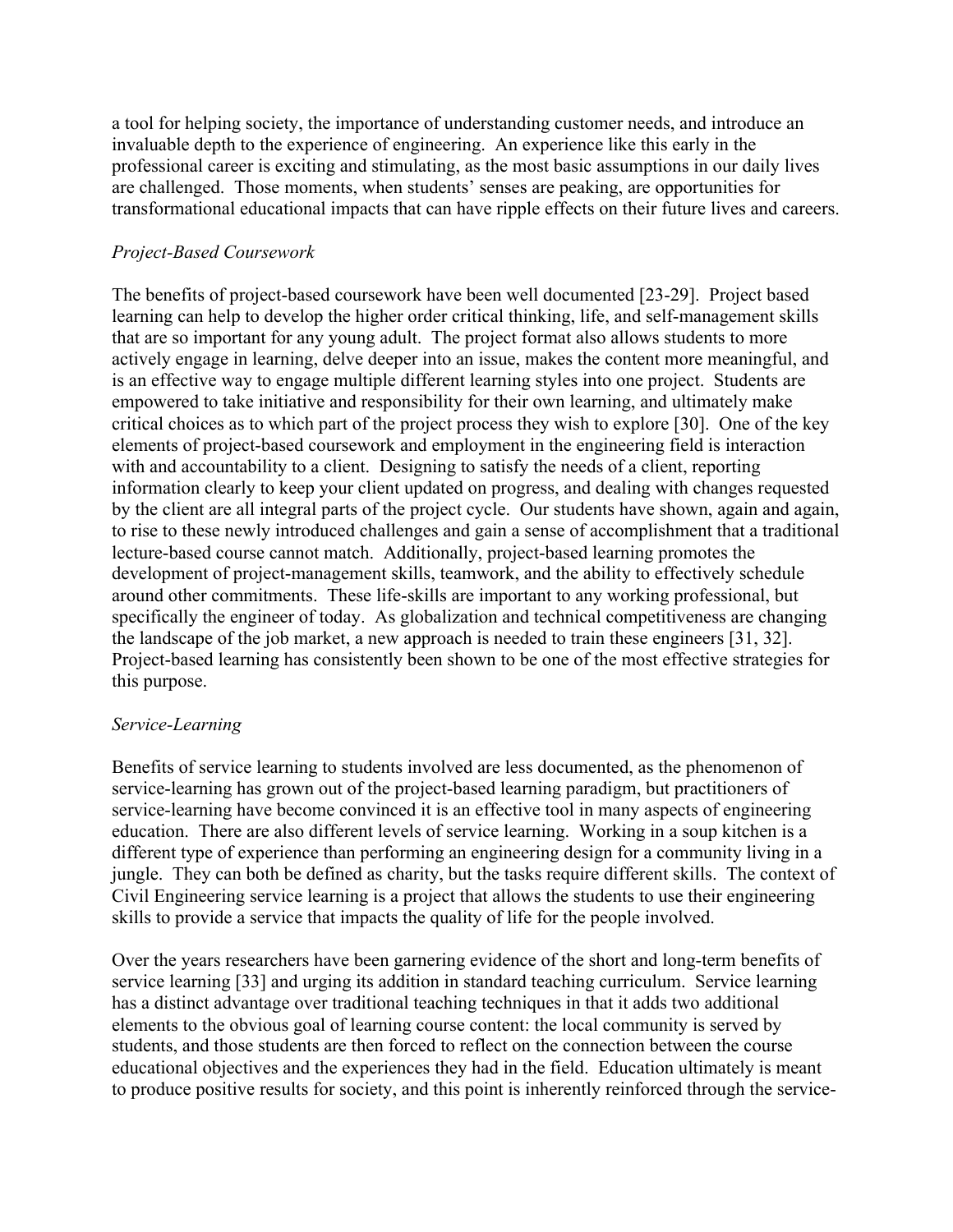learning experience. Combining learning and service objectives ensures that both the community partner and the students providing the service receive benefits from the interaction. In a lucrative field such as engineering, service learning is one opportunity for students to give back to their local community, learn a about the personal and moral merits of engineering, and gain a understanding of the struggles that underserved populations encounter. Engineering as a field was developed to respond to the needs of the community, and service learning provides an experiential framework for this [34 - 39].

# **The Value for an Engineering Program**

These "soft skills", which are very effectively taught using a service learning course, specifically address the objectives and program outcome criterion set forth within the ABET Engineering Criteria [39]. The objectives of ABET accreditation are to:

Assure that graduates of an accredited program are prepared adequately to enter and continue the practice of engineering; Stimulate the improvement of engineering education; Encourage new and innovative approaches to engineering education; Identify these programs to the public.

A service learning course for engineers provides a unique methodology for improving engineering education by providing students both a classroom and real world learning environment, thus effectively learning skills beyond the traditional course material. This increases their effectiveness as engineers in the future work force and their value to the world community as problem solvers. Furthermore, by teaching these skills through service to a community organization, not only is the public becoming involved with and benefiting from the student's education, they are also learning more about the role of engineers in society. Thus, technically oriented students are exposed to non-technical issues, and the general public is exposed to some of the technical aspects of design and problem solving.

The ABET accreditation criterion for program outcomes and assessment include among others: an ability to apply knowledge of mathematics, science, and engineering, an ability to function on multi-disciplinary teams, an ability to identify, formulate, and solve engineering problems, an understanding of professional and ethical responsibility, an ability to communicate effectively, the broad education necessary to understand the impact of engineering solutions in a global and societal context, a knowledge of contemporary issues, and an ability to use the techniques, skills, and modern engineering tools necessary for engineering practice.

All of these criterions are outcomes of a service learning course for engineers. The outcomes listed above cannot all effectively be reached through a single traditional course. Introducing the concepts and true importance of professionalism, communication, team work and problem solving in a service oriented program forces students to focus on how their engineering education can and will be used following graduation. It prepares students for what to expect when put in a work environment. Furthermore, it results in an improved reputation of an engineering program, as the quality and work-preparedness of its students increases. While experiencing the thrill of solving a problem which is of value to a community partner, students become drawn in to their course material and fine tune the development of their problem solving skills.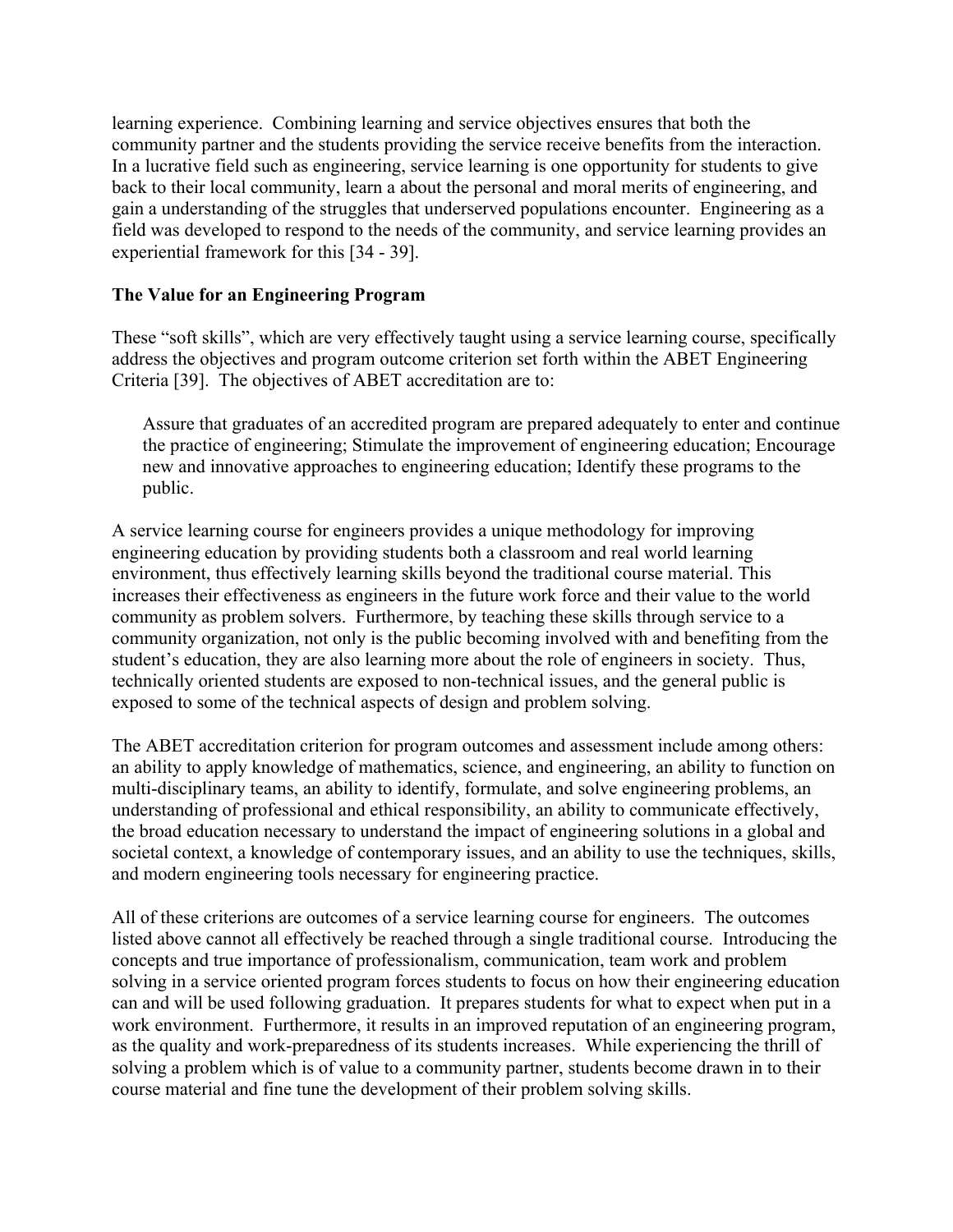In short, a service learning course for engineers results in more engaged students who more deeply appreciate their skills as engineers and the value of their education to themselves and to their community.

# **Typical Senior Design Course Format**

The CEE Senior Design course is setup as a full semester based course. Students normally take the course in their final semester before graduation to be prepared for real engineering life out of school. The course is 15 weeks long and there are two - two hour lecture and presentation sessions in each week. The actual lecture part of the class lasts for 50 minutes, however, twohour sessions are scheduled so student teams can get together and work on their projects. The course takes advantage of several faculties and mentors. Each faculty member works with one or two teams depending on their project topic and concentration in the field of Civil and Environmental Engineering. If addition, one or two mentors may work with teams in need of additional help with software trainings and analysis. Normally classes start with lectures from faculty and invited speakers, which are followed by students' presentations and results discussions. Students then stay longer if needed to work with their teammates on their next tasks. The course schedule for CEE Senior Design is setup to make students work in a team on a design project. The time is class is not used to work on the design. The students work on the design projects either in the second hour of the class or meet after class as a team. The class time is used for the students to make presentations and for professional development discussions.

Typically the design project is an idea from the students, or a concept proposed by a faculty member. The projects are selected such that there is a design component for any area in Civil Engineering, for example: structures, geotechnical, water resources, environmental, sustainability, transportation, or construction. The students will be assigned to the project based on the need of the project and the interest of the student. Typically the projects are not real, in that they do not provide engineering services to communities in need. Over the past 5 years, one exception to this concept is the result of including some overseas projects that provide help to unprivileged communities through the design and construction of various water related projects. The value of these projects is they typically require some type of design component for all the Civil Engineering focus areas: structural, water resource, environmental, geotechnical, and construction. Thus the project allows the faculty member to create multidisciplinary design teams. For example to provide a simple water system to a community you need to build a storage tank that requires structural and geotechnical designs. The tank and piping needs to meet the needs of the population and involves water resources, environmental, sustainability and construction components. In addition, you need to help the people create a water department to maintain the system. Thus, what looks like a simple water main project can actually impact any Civil Engineering student in the course.

The course starts by dividing students into teams based on their concentration and interests. Typically teams consist of four to eight students, but can be a large as 10 students. In the following two sessions, students get to know each other and discuss their interests and capabilities and their responsibilities in the project that they were assigned to, and meet with any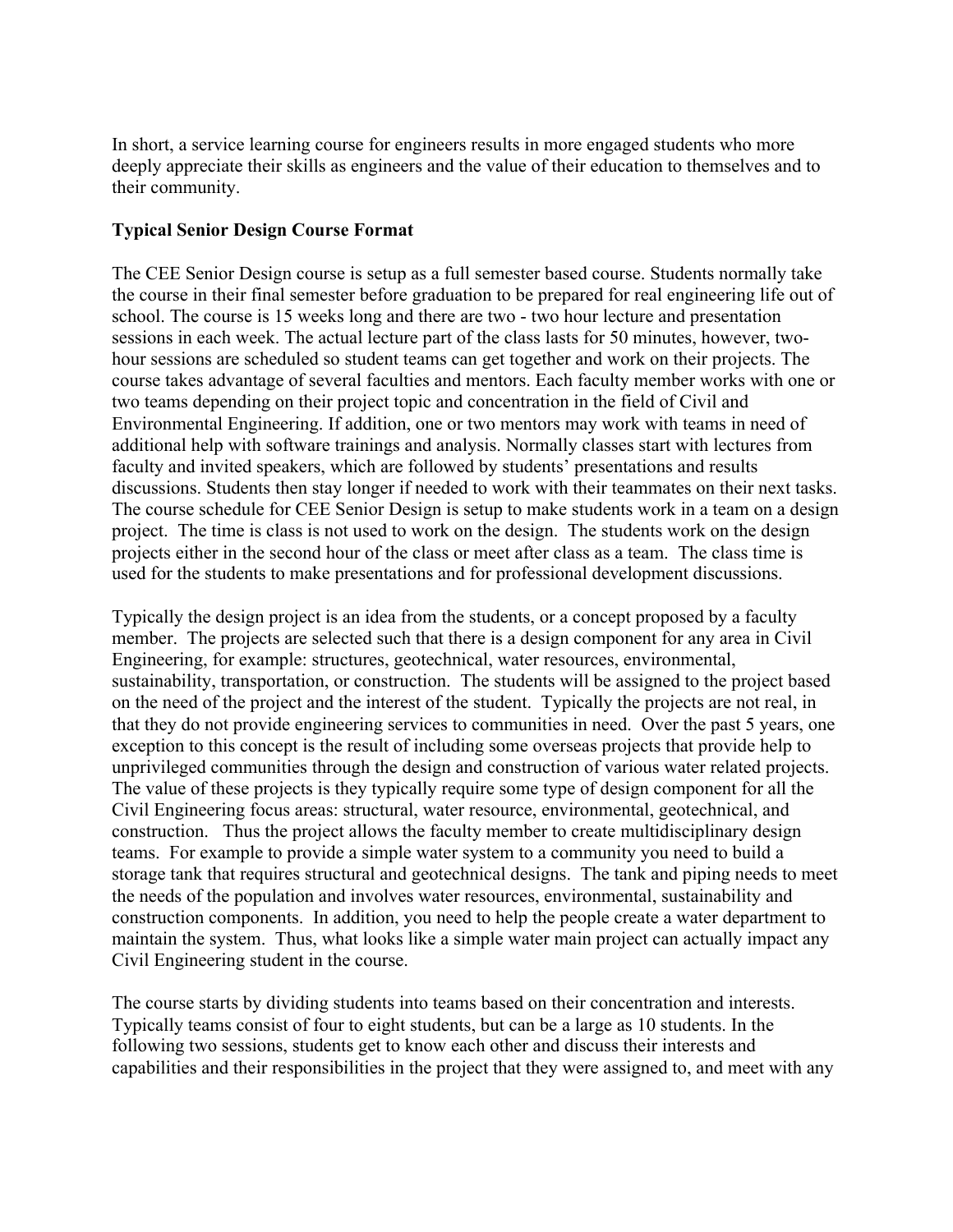faculty member assigned to help them. Note, the class meeting is not for the students to perform their design, that task is done outside the classroom.

Project planning and scheduling is one if the first tasks that teams work on and present to the class by the end of the  $2<sup>nd</sup>$  week. The next assignment is the Capability assignment where each student discusses their individual strength and skills that will allow them to perform the tasks required in the design. The concept of a Capability report is to model what a typical consulting firm must do when responding to a RFP. Teams make their presentations in weeks 3 and 4. In session 8, week 4, students learn about Value Engineering, Constructability Review, and Risk Analysis. This process is better explained by doing Value Engineering on one of the projects as a demonstration. Students then discuss and present their take on Sustainability in their projects in week 5. In week 6, students are introduced to the concept of political and ethical issues and get familiar with issues and limitations they would face during an engineering project. The first Progress Report is due by session 12 in week 6. Invited speakers from engineering companies and/or project clients explain design process and engineering team work to students. The  $2<sup>nd</sup>$ project report is due during sessions 14 to 17, when each team presents its work, discusses their engineering efforts, and their next steps to the class. As a unique experience, all teams are required to attend these sessions where they can interact with other teams and discuss the issues. In the next four sessions, teams work on their response to the political and/or ethical issues assignment, and share their thoughts with the class. They also have to work on their next progress report. In the next session teams learn about the Design Expo, Life Long Learning and its promotion. Teams present their 3<sup>rd</sup> and final progress report in Week 13. During each progress report members of the other teams makeup Value engineering teams to assess each progress report. In week 14, teams prepare their final project deliveries, and submit their course evaluations. Session 29 is designed for teams to present their work in the Design Expo conference held every semester by the University of Pittsburgh. The Design Expo is a schoolwide poster session involving every senior design project in all 6 departments. During the Expo the students present the design and are evaluated by corporate judges. The CEE Department also requires an additional presentation where all the senior design students present their final work in a one-hour presentation for all students and faculty. Table 1 shows the general schedule for CEE Senior Design course at the University of Pittsburgh.

Those students who enrolled in ENGR 1098 for the international exposure are required to work on a specific topic and travel for approximately 10 days to the country of the target project. This requires extra effort, coordination and scheduling from the instructor. Therefore, one instructor (and maybe a mentor) has to work closely with the travel team and prepare them for the trip. The instructor who is in charge of international service learning projects has to be well experienced to make sure the students can fulfill the requirements for both the Senior Design and the International Experience courses. The faculty member also has to travel with the students and be available to the students.

In this course, students and teams are evaluated through their team-work and collaborations, project deliverables and final product, presentations throughout the semester, feedback and evaluations from their project clients, Expo judges and instructors. Moreover, student outcomes and team efforts are analyzed by this research and the surveys conducted in 2014 and 2015.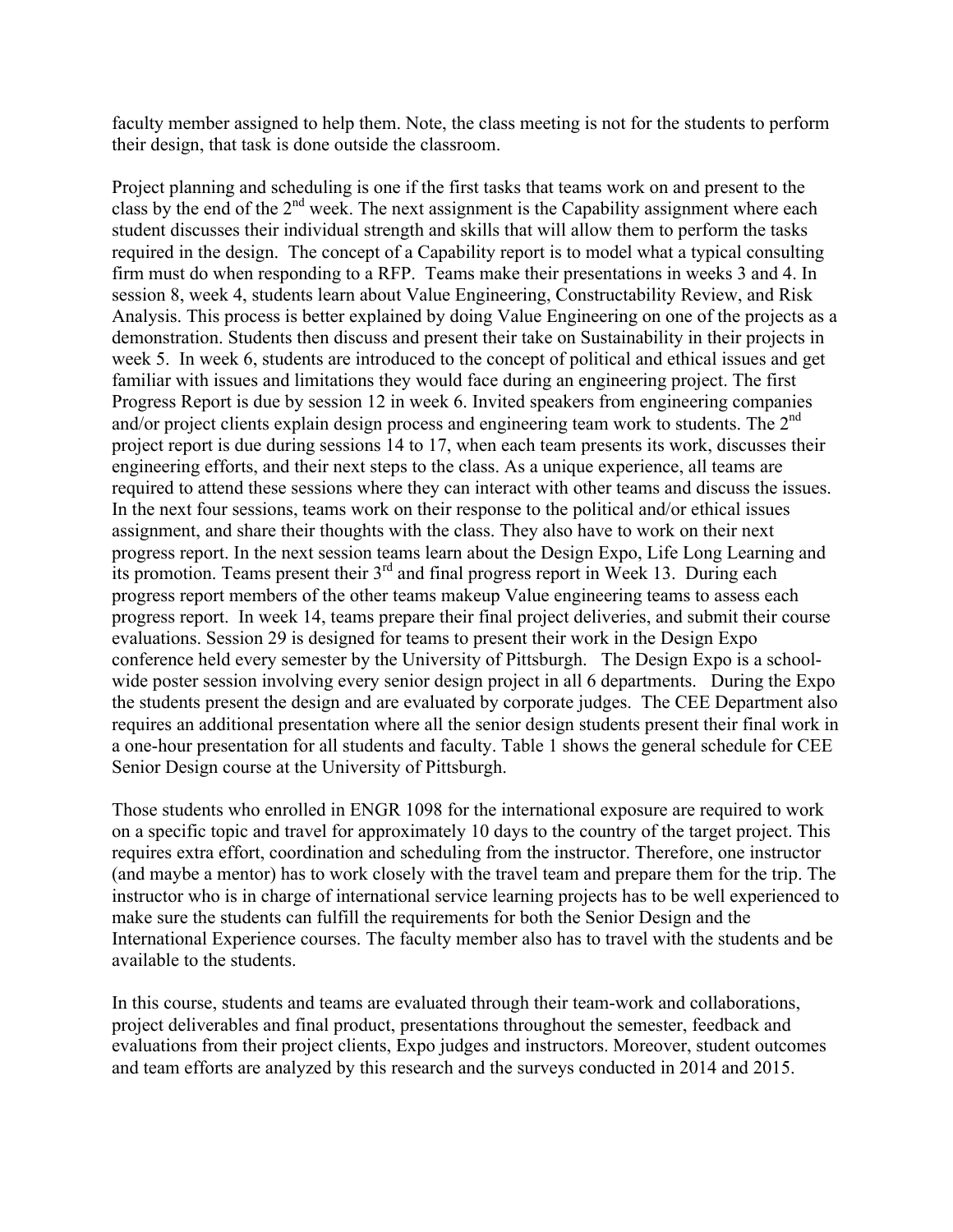**Table 1: Senior Design Course Schedule in Civil and Environmental Engineering program at the University of Pittsburgh**

| <b>WEEK</b> | <b>SESSION</b> | <b>SCHEDULE</b>                                                      |
|-------------|----------------|----------------------------------------------------------------------|
| Week 1      | Session 1      | Assign teams                                                         |
|             | Session 2      | Teams talk to each other                                             |
| Week 2      | Session 3      | Teams talk to each other                                             |
|             | Session 4      | Project management - Work your Plan, Discuss Capability presentation |
| Week 3      | Session 5      | <b>Student Capability presentations</b>                              |
|             | Session 6      | <b>Student Capability presentations</b>                              |
| Week 4      | Session 7      | <b>Student Capability presentations</b>                              |
|             | Session 8      | Define Value Engineering, Constructability Review, Risk Analysis     |
| Week 5      | Session 9      | Value engineering on one of the projects                             |
|             | Session 10     | Sustainability presentation, Assign political issue                  |
| Week 6      | Session 11     | Progress report                                                      |
|             | Session 12     | Progress report                                                      |
| Week 7      | Session 13     | <b>Guest Speakers</b>                                                |
|             | Session 14     | 2nd phase progress report                                            |
| Week 8      | Session 15     | 2nd phase progress report                                            |
|             | Session 16     | 2nd phase progress report                                            |
| Week 9      | Session 17     | 2nd phase progress report                                            |
|             | Session 18     | Political response 1                                                 |
| Week 10     | Session 19     | Progress report                                                      |
|             | Session 20     | Political response 2                                                 |
| Week 11     | Session 21     | Political response 3                                                 |
|             | Session 22     | <b>Define Presentations</b>                                          |
| Week 12     | Session 23     | Design Expo Update - Sustainability, Life-long Learning and the      |
|             |                | promotion of it                                                      |
|             | Session 24     | Value of Engineering                                                 |
| Week 13     | Session 25     | 3rd Progress report presentation                                     |
|             | Session 26     | 3rd Progress report presentation                                     |
| Week 14     | Session 27     | Prepare for final project and courses evaluations                    |
|             | Session 28     | Prepare for final project and courses evaluations                    |
| Week 15     | Session 29     | Design EXPO                                                          |
|             | Session 30     | <b>Senior Design Department Presentations</b>                        |

# *International Senior Design Course (ENGR 1098)*

Our goal is to provide students with an opportunity to extend their engineering senior design projects to an international experience. After several communications with individuals involved in several Study Abroad courses, it was concluded the best way to meet safety requirements and manage the related issues was to create a one-credit course that would be added into the existing senior design course. Therefore, students could register for the standard senior design, within any engineering department, without any changes to the syllabus and course requirements for the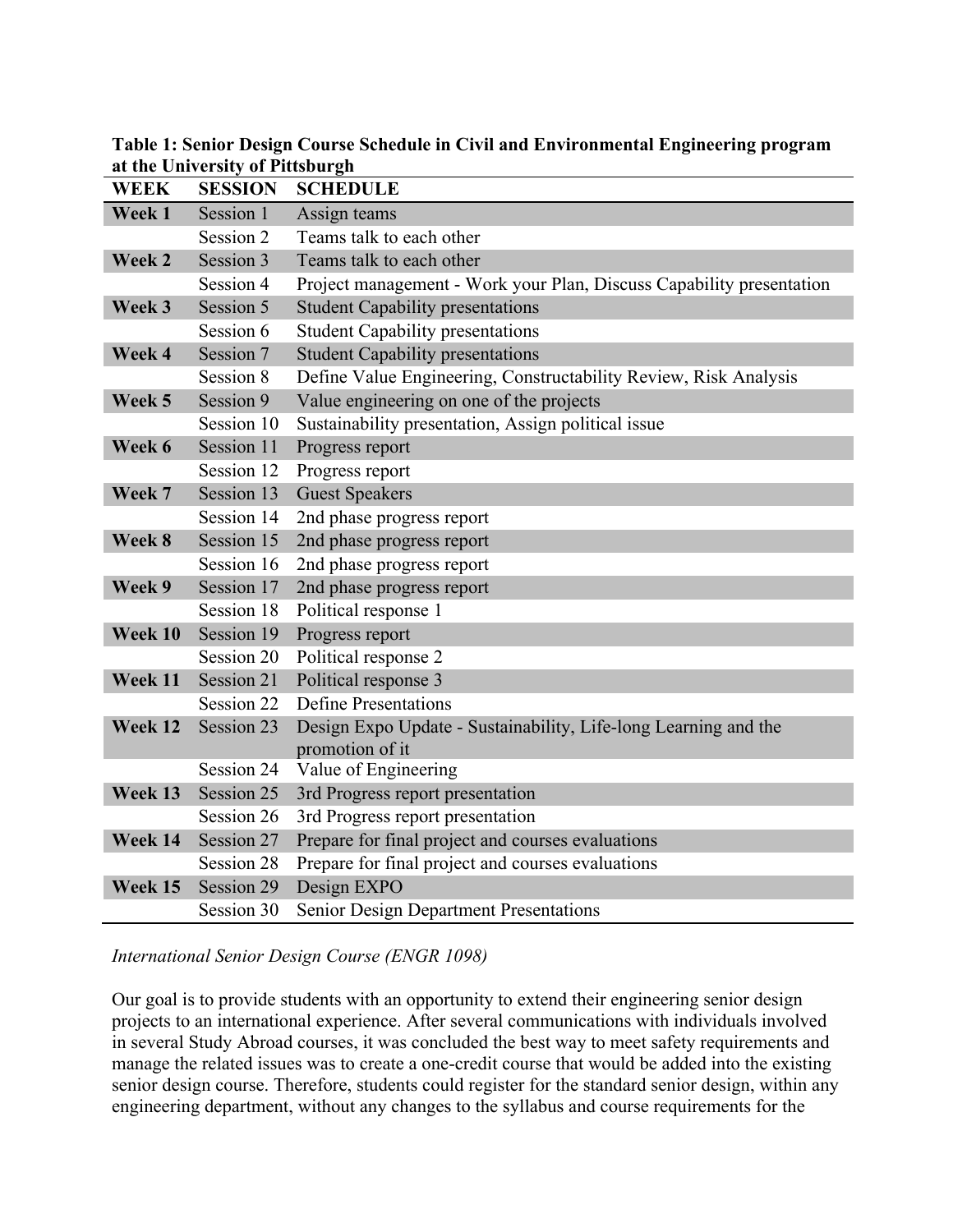Capstone course. Registration for the additional course could cover fees, insurance, and other expenses related to Study Abroad requirements. By using this two-course sequence, the needs of the senior design course and globalization required by ABET can be met with one project spanning two different courses.

### **Designing New Service Learning Projects based on our Previous International Experiences**

During academic year of 2010-2011, the first international engineering service learning project within the University of Pittsburgh was developed. The pilot project was collaboration between the senior design course and local chapter of Engineers Without Borders. Gradoville et al [10, 11] evaluated the project outcomes by conducting surveys and evaluating students' performance throughout the course. A review of that study, given below, shows that all the senior design students succeeded in their project requirements. Moreover, those students who travelled to Ecuador showed better performance, attitude, and motivation compared to students working on domestic projects. For example, in a survey they ranked teamwork, communication, and engineering judgment as their most important gains. These students also indicated after their trip that understanding of local daily lifestyle is a very important factor in engineering design. Regarding the ABET Engineering Criteria, Gradoville et al [10] found that the most distinct outcomes between international and domestic projects were the ability to design within realistic constraints, appreciation of engineering in global and social context, and a knowledge of contemporary issues (ABET C, H, and J). The results evaluated and supported that the international experience had a great impact on students' attitudes, motivations, and experience and improved the overall outcome [10, 11].

We have continued to provide international design experience because of this positive outcome and last year in the Fall 2014 we repeated the survey to determine if we could get the same results or was the 2011 outcome just a result of the specific project. There were four projects in Fall 2014. One project was to provide alternative designs for water distribution network for a poor community in Ecuador. The second one was to design an extension to the current water distribution system and construct the network for another community in Panama. The third project was to design the infrastructure to connect Three Hiking to Biking Trails nearby the Glenwood Bridge. The last project was a construction management to develop a plan for the Davis Avenue Bridge. Among the four projects, the two projects on water distribution system in Panama and Ecuador are international service learning, and the other two were local projects. The Panama trip had an in country component while the Ecuador project did not include any travel. Students self selected themselves into each of the projects. At the end of the senior design course a survey was administered to help measure the benefits of the international service learning exposure. The survey was given to all four senior design teams. The survey was designed to give each student a chance to reveal their attitude, motivation, and experience while each ABET Engineering Criteria outcome was evaluated through several questions. The survey questions that we conducted were put together from several literatures on service learning, senior design and international service learning. Plus, the questions used in the 2011 survey were repeated [40].

A review of the data given in Figures 1-3 shows the same basic trends between last year and 2011, supporting the concept that the international experience is what makes the difference, thus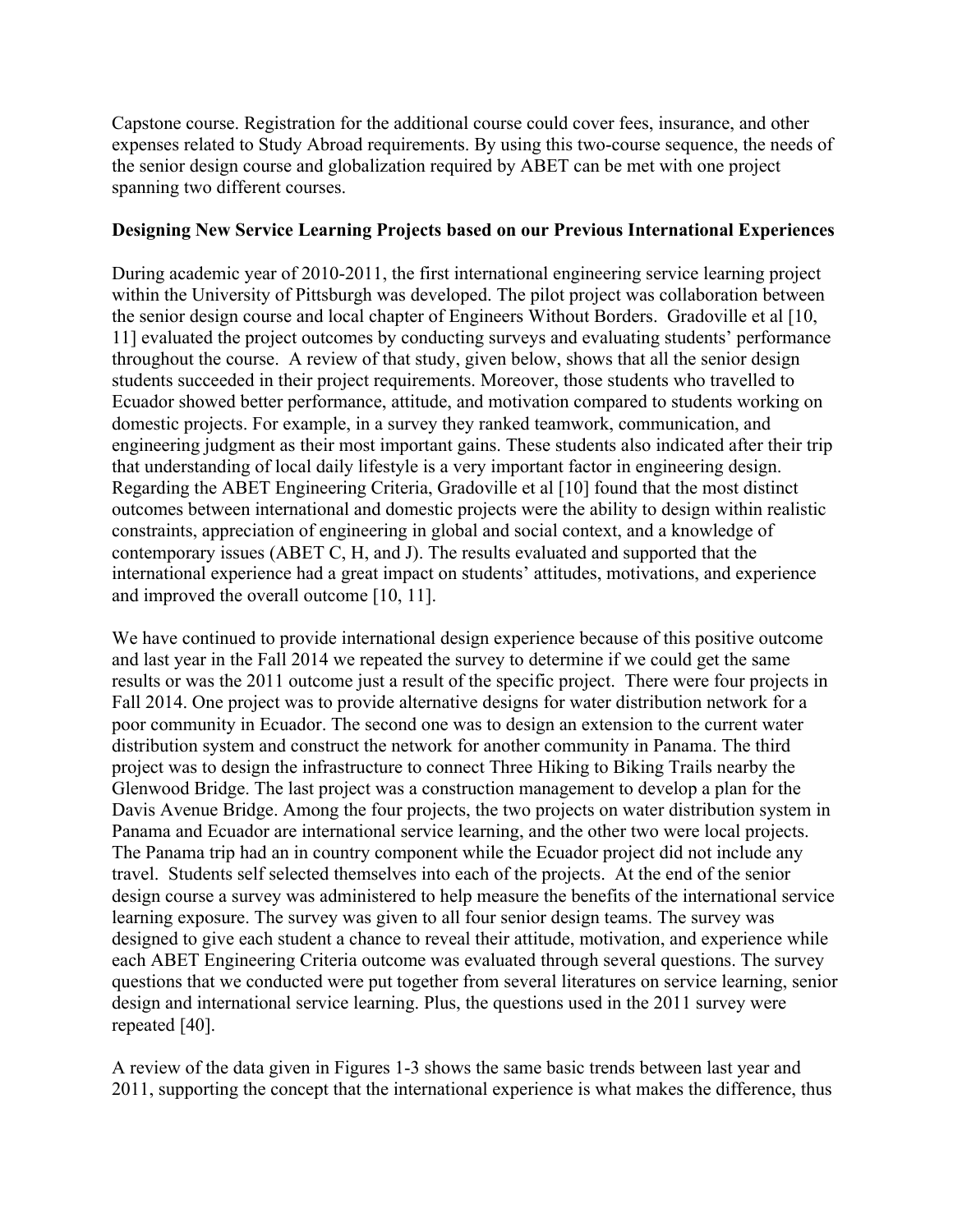we able to repeat the results even with different projects in a different country. The results are included in the results section of this paper as a comparison. The positive results are very encouraging, however, sustaining a group of international projects is very difficult. The cost of travel and the time away from campus during the semester makes it difficult to recruit students. The interesting result from last year was the international team that did not travel scored about the same as the team that did travel. Meaning there is something in the nature of these experiences that makes the difference. Thus, this past Fall 2015 we decided to see if we could take the basic components from an international design and apply it to a local domestic project. We have over 100 students that have been involved with our international projects over the past 5 years, so we asked them to explain what was the major difference between their projects and the other senior design projects. Their comments covered a large range of topics but the two main issues were that the projects were real and that they got to work with a real client.

So in the Fall 2015 semester we had 4 projects, The Midway Hotel at Conneaut Lake, The Bigelow Boulevard Reconfiguration Project, The Trinity Acres Youth Camp Master Plan, and A Water expansion project in Kuna Nega, Panama. The first two projects were made up projects, the hotel was basically the cost estimate of a possible hotel, and the Bigelow Boulevard project was the redesign of a road that cuts through our campus. The last two were real projects with actual clients. Trinity Acres was a non-profit organization that was looking for a concept analysis to use as a starting point to expand a site for a youth camp, and the Kuna Nega project was a water system expansion project outside Panama City, Panama. In each projects the students had to collect data for their actual site and thus had to contact outside people for help. However, the two projects with clients had people that were actually vested in the project. In the case of the camp, the students concepts would be the starting point for the non-profit organization to hire a consulting firm to complete the design and in the case of Kuna Nega the students actually traveled to Panama and installed part of their design.

### **Results/Discussion**

### **A. Result Validation**

To better evaluate the outcomes and to compare students' responses, results from Gradoville et al [10] are adopted as our reference. Gradoville et al studied the service learning in Ecuador as part of senior design course in spring 2011, and developed a survey to measure students' outcome. The same survey questions (seven questions in Table 2) were included as part of our survey. The questions were answered on a scale of  $1 - 10$ , from not at all to very much.

It is very difficult to compare data between the various design projects over this time frame because each design project is unique. Each semester we may have 4 – 6 design teams of between 6 – 10 students and each project is different. In addition, different students within the same project perform different tasks, and each project has different focus areas, thus each student has their own unique experience. In addition, we have noticed that 100% of our students have some type of unique co-op or work experience background that typically enters the design process and impacts the final design. Therefore, when you consider all these variables it is difficult to perform a numerical comparison for our results. Instead we are looking for patterns in the student responses. To analyze the data we will display the responses of different teams as a subgroup and compare them against a different subgroup. The goal is to determine if there is any noticeable difference in the average responses between groups.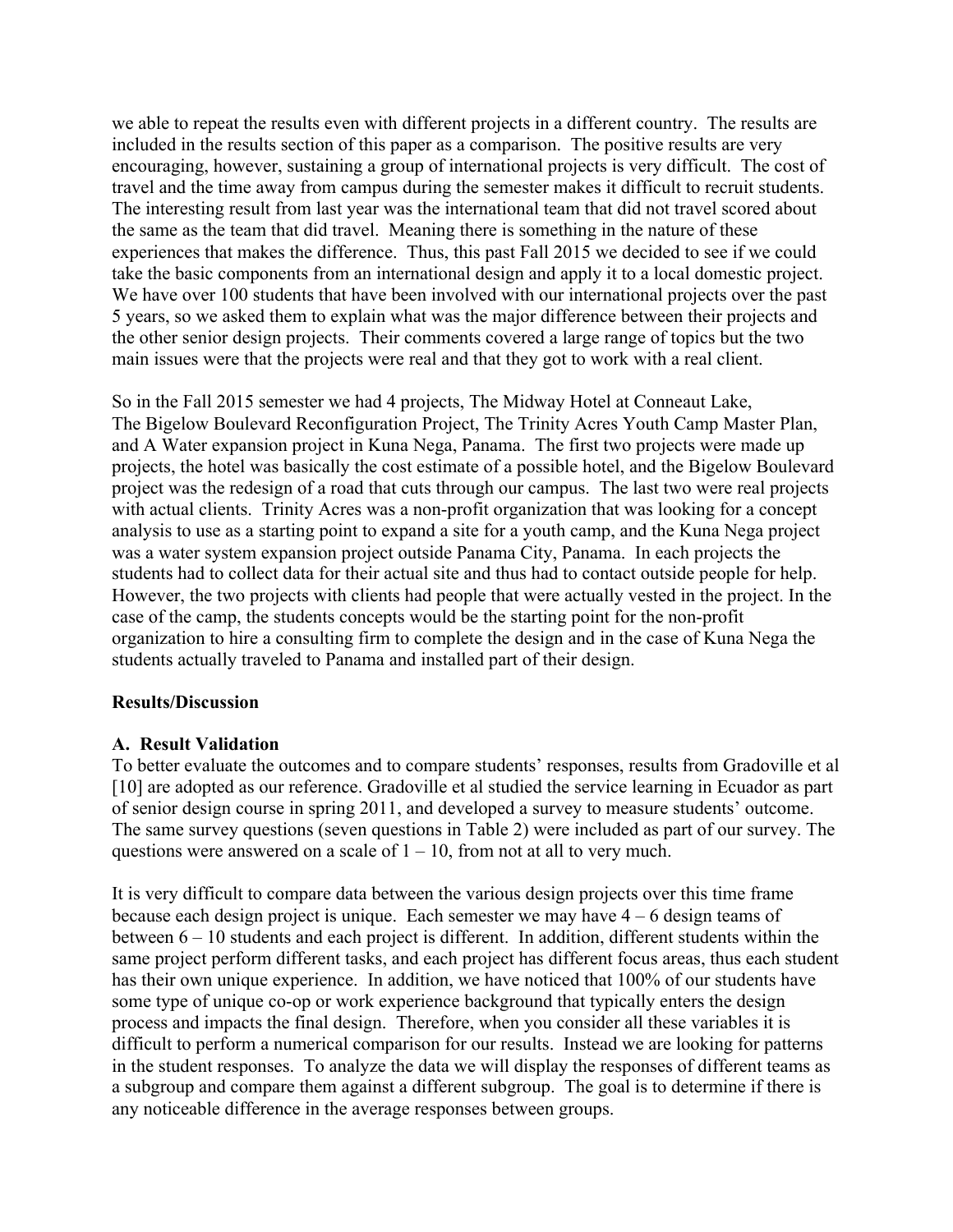| <b>OUTCOME</b> | <b>QUESTION</b>                                                           |
|----------------|---------------------------------------------------------------------------|
| Ethics         | How much has your senior design enhanced your understanding of            |
|                | professional and ethical responsibility?                                  |
| Communication  | To what degree has your senior design experience enhanced your ability to |
|                | communicate effectively?                                                  |
| Global/Society | To what degree has your senior design experience enhanced your            |
|                | understanding of engineering in a global and societal context?            |
| Contemp.       | To what degree has your senior design experience increased your           |
| Issues         | knowledge of contemporary issues in the world?                            |
| Constraints    | How confident are you that you can complete a design within realistic     |
|                | constraints such as economic, environmental, social, political, ethical,  |
|                | health and safety, manufacturability, and sustainability?                 |
| Overall Educ.  | Compared to your previous undergraduate coursework, how educational       |
|                | was your senior design experience overall?                                |
| Altruism       | Upon graduation and searching for jobs, within the continuum below, you   |
|                | hope to find a job that: (financially secure - useful to society)         |

**Table 2: Survey questions adopted from Gradoville et al 2011**

Comparing our results to results from 2011 indicated an overall increase in students' response. The average score for all students in 2015 was 8.12, while the 2014 population was calculated to be 7.60 while the 2011 score was 6.78. This indicates that the overall score among all students has increased as a result of us including more content into the syllabus as shown in Table 1. Figures 1 compares the classes' response to each question. It was found that the overall response pattern was consistent between our 2014 and 2015 classes and class 2011, while the mean response from class continues to increase each year for every single question as we expand the content in the class lectures. The maximum difference between mean scores (1.80) was discovered when asking about students experience in a global and social context, and when they were asked if they were more interested in selfless jobs (altruism). This overall increase shows that the continues improvements we put into the class lectures to get the students more involved did enhance students understanding of engineering in society and global context, and students' beliefs in selfless practices. It also gave us basic repeatable results and confirmed the same findings that we saw in 2011 and 2014, thus supporting the concept that the 2011 findings were not a one year result.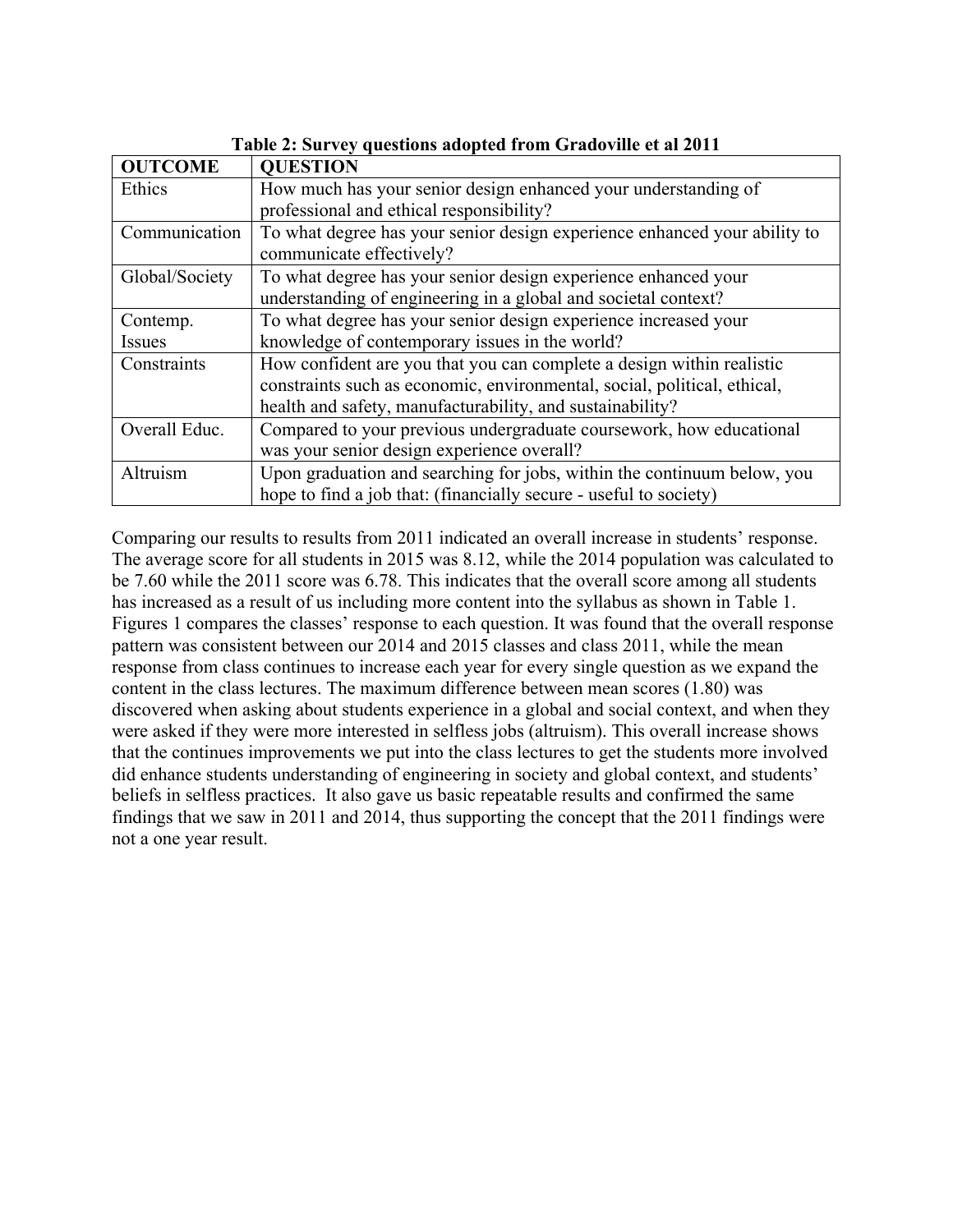

In addition, we were interested in comparing responses of international and domestic service learning teams to see if adding the concept of clients and real projects made a difference. In 2015 Team 2 was the Panama international service project, and Team 3 was the domestic Camp master plan project. The other 2 projects in 2015 were standard domestic projects. In 2014 Teams 1 and 2 (Ecuador and Panama) were international service learning projects. The other two 2014 teams (Glenwood and Davis bridges projects) were local projects. In 2011, only Team 2, the Yaku water supply project, was an international service learning team, and the other five teams were all domestic projects. Figure 2 shows the mean responses for the three different years. Comparison of responses in Figure 2, from the client based "real project" teams for 2011, 2014, and 2015 indicates that the overall outcome above the non-client based projects. Then, the data just for the Client teams is shown in Figure 3, which compares the teams from 2011, 2014 and 2015. This data basically shows similar trends, thus, the nature of the project is not what is important. The travelling and getting exposed closely to the community culture was the common experience and what is important. However, the overall average score of the international teams continues to get higher each year. The largest difference was found to be the highest when students were asked about realistic constraints in design, such as global, society, economic, and ethical issues.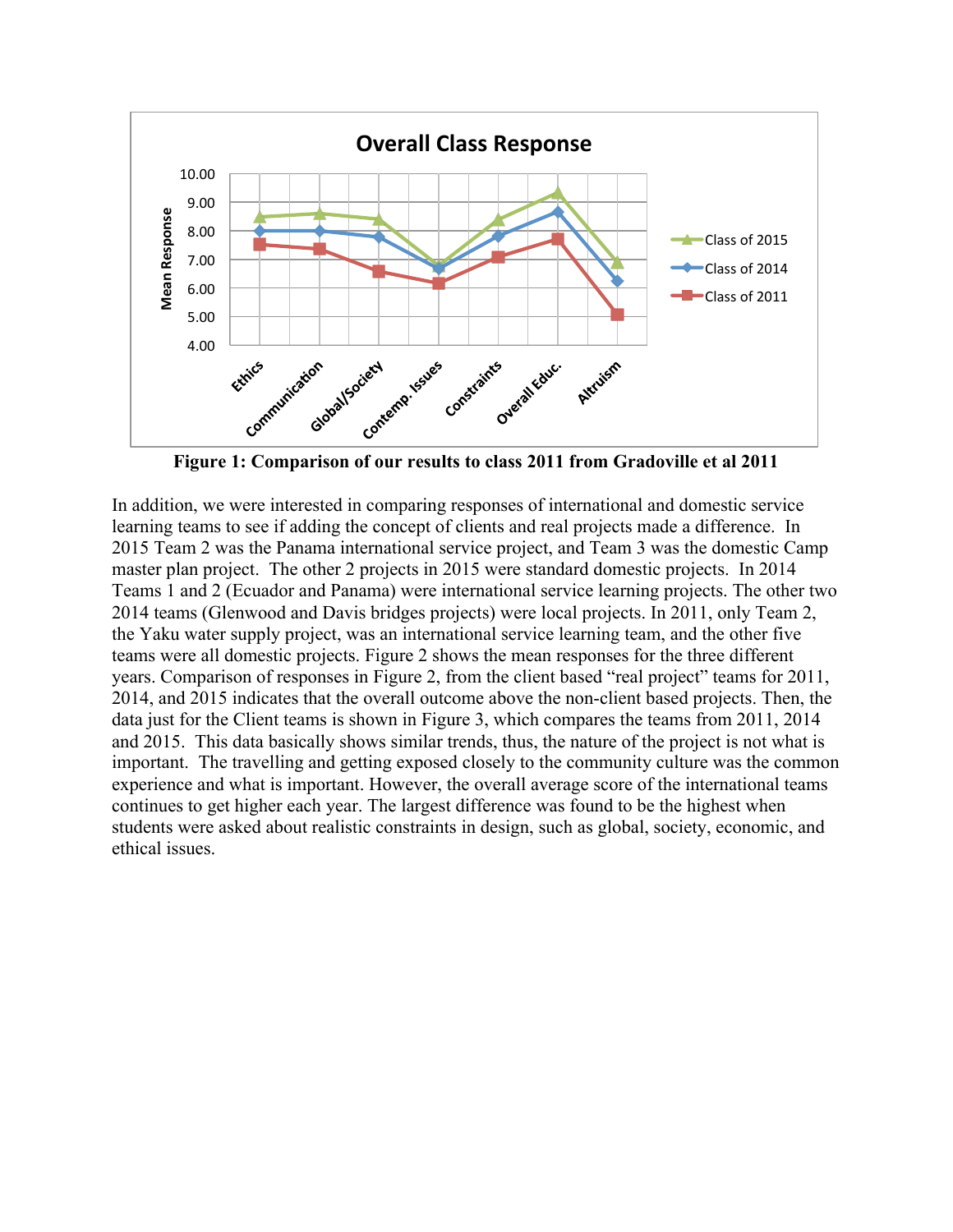

**Figure 2: Comparison of Client and non-Client based service learning projects in 2014 and 2011.**

Finally, Figure 4 plots the 2015 groups with the real clients, one being international and one domestic. They are basically the same showing the importance of interacting with an actual client and working on a project that is actually going to happen. Note, the international team scores higher on global issues and then they also appear to understand that money is not everything.

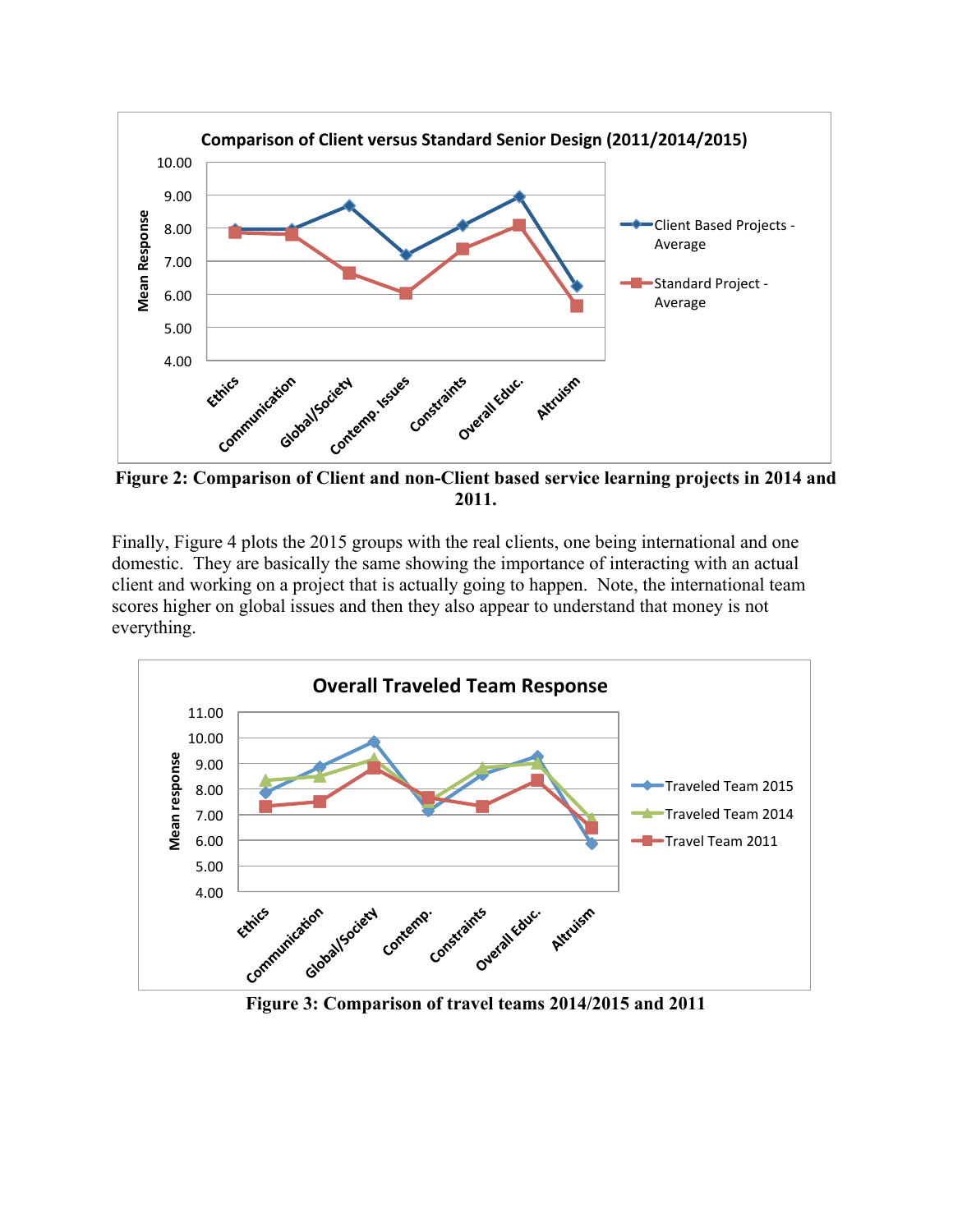

**Figure 4: Comparison of Client Based teams Domestic versus International**

# **B. Survey Outcome**

After validation of our survey results with Gradoville's study (2011), we can further evaluate and discuss the entire survey outcomes in this section. Overall, the students' responses confirmed that the senior design course for 2014 and 2015 performed an effective job on enhancing students' understanding and knowledge about engineering projects, training them to conduct engineering calculations with respect to real world constraints and working in teams. The average score for all 38 rating-questions (See appendix) in the class was calculated to be 7.89 out 10. The average score was calculated to be 8.40 for client based teams, which was well above 7.60 for the remaining team. This emphasizes how exposure to client based service learning projects increase students' overall attitudes and motivations. One major reason could be that students could see the impact of their engineering design, and feel confident about their ability in design and effective communication.

Figure 5 shows all 38 questions and compares the average ratings for the client based and standard senior design projects. It was observed that the overall patterns of responses were consistent. However, in almost all questions, the students in client teams rated their experience higher than students in the non-client teams. This could be an indicator of a general positive improvement in students' attitude and perception.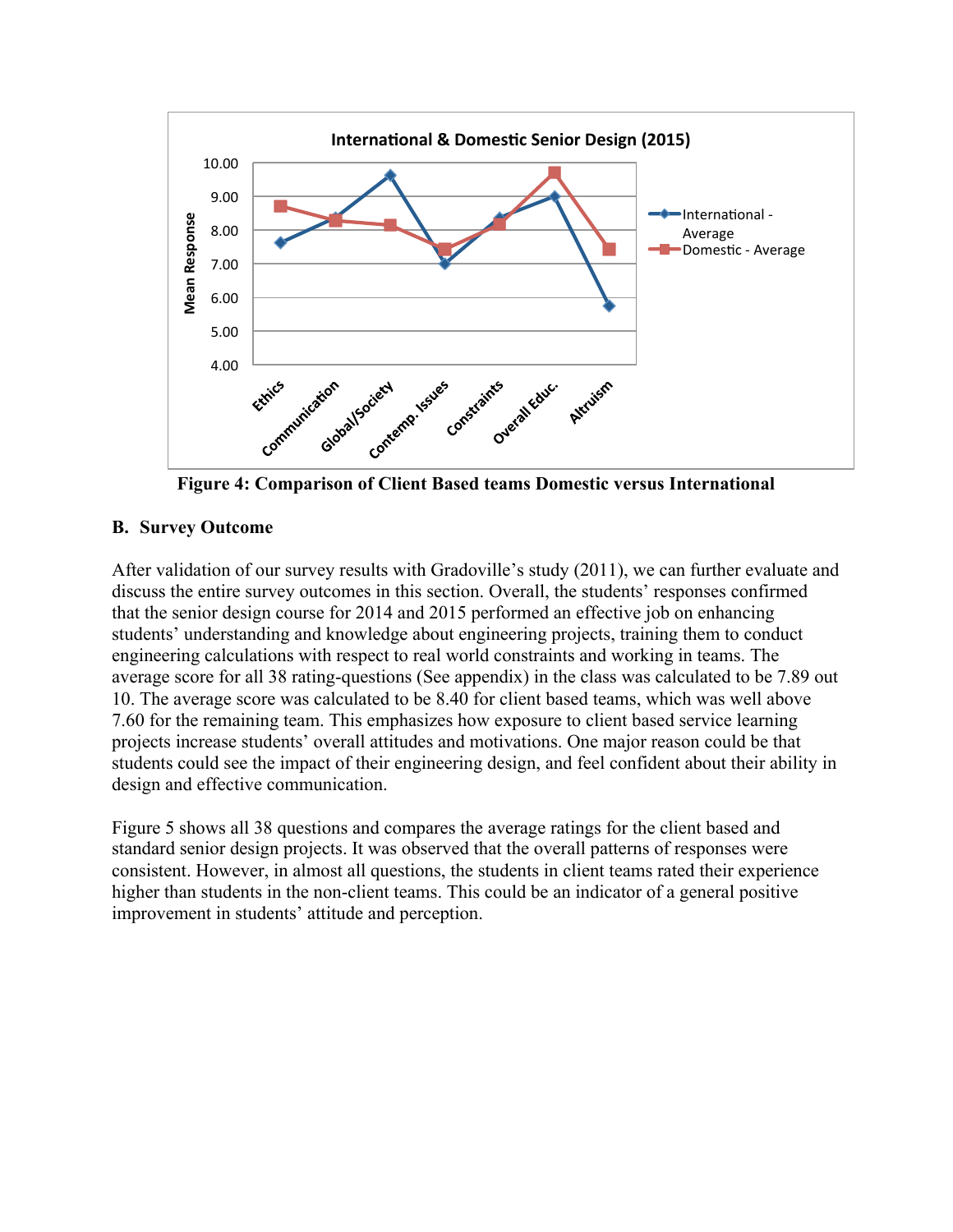

**Figure 5: Response comparison of international and domestic service learning teams**

The maximum differences between responses from the client versus non-client based teams are in Questions 5, 19, 26, 30, 31 when the average responses differences are above 1. Question 5, understanding of engineering in social and global context, is already discussed. Question 19 "The project required me to work in multi-disciplinary teams (i.e. people with different professional training)", shows that the students on these teams understand the value of team work more then the other groups. Question 26, "This experience will change what I value in my own life" once again shows the added value these projects give to understanding the needs of society. Question 30, "This experience will be greatly valued by prospective employers", shows the students are understanding how their education fits with the needs of future employers and the value of working with a client before they graduate. Finally Question 31, "This experience will be of great value to me as a person (non-professional reasons)", also addresses the gain related to showing the students the connection between their lives and their profession. In summary, these service learning projects expand their overall experience, attitude, and perception regarding the senior design course changing the values in their life. This indicates how understanding the needs of their client could change students' perspectives and make them feel better about their profession and its impact.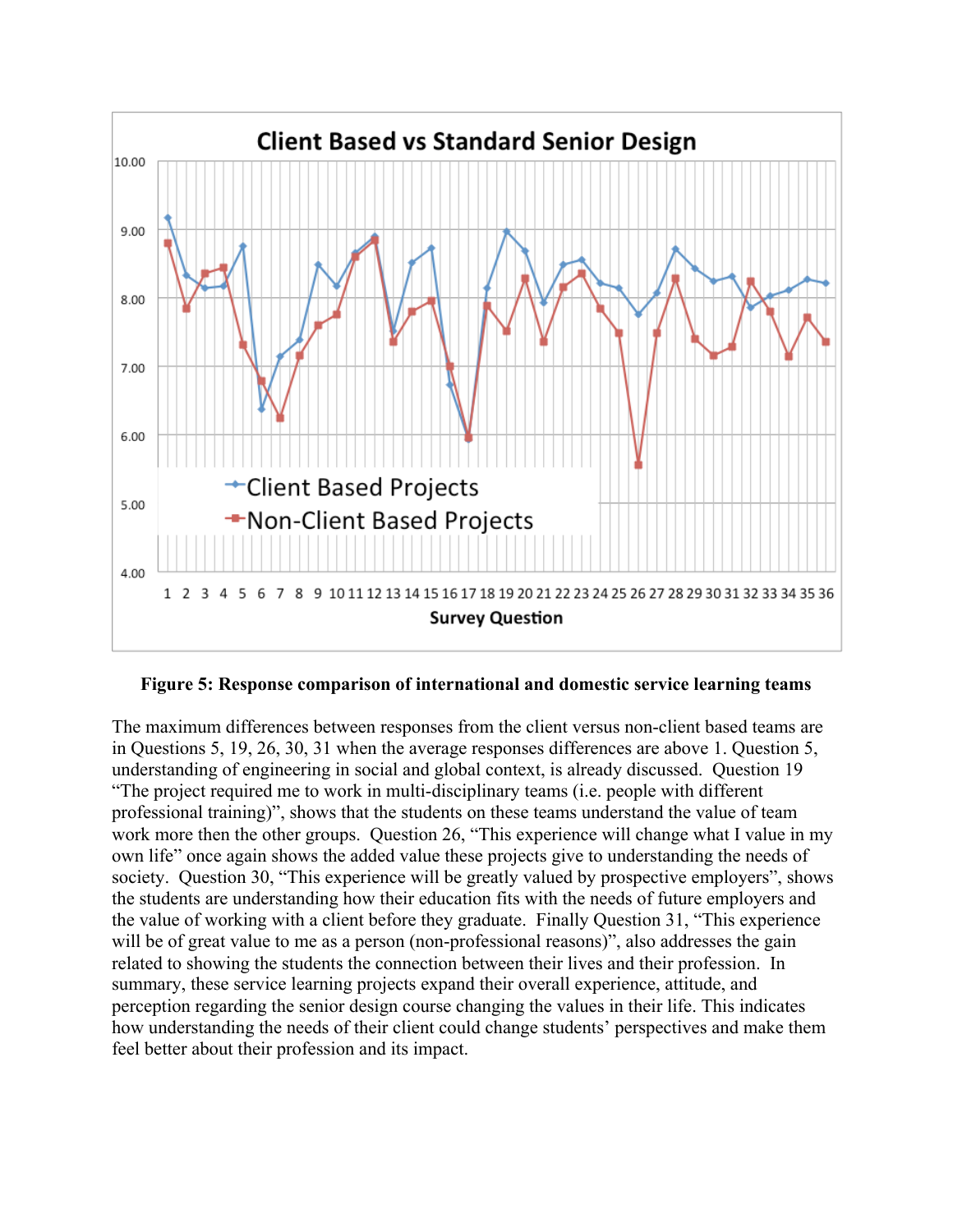When students were asked what aspects of their project required them to consider "blank", there were some interesting outcomes (see Figure 6). It was found that international service learning teams did not consider the political issues into their design. This makes sense since both teams worked on designing a water distribution network for a poor community in another country, or a park for a church organization, where there a well-defined government structure was not in place. They felt their engineering service could be free of any political boundaries. Also, they were closely in contact with the community and were fully aware that there were no political issues that they had to concern about. It is also interesting that the client teams did not focus on money and the cost of the project as much and were more concerned about meeting the needs of the client. Money was an important factor, but not as important as designing something that completed the task. It is observed that domestic team, and especially the Bridge teams (see Figure 6), considered the political issues in their project design. This tells about their understanding of design constraints as well as the type of projects they were involved. Another interesting finding from this question is that client based students had a better understanding of sustainability and they considered it in the project.



**Figure 6: Student responded what aspects the project required them to consider in project design**

Figure 7 shows the results of the question that tested the students' motivation on why they worked on the project. Students were asked to select only one although a few selected more than one option. It is interesting to find the service learning students considered to help solve community problems the most (50%), and then to benefit their clients at the project site (40%). This indicates an increase in students overall attitude, perception and motivation to give engineering services as their professional and ethical responsibility. However, students working on the other projects indicated that the most important reason was to fulfill degree requirements (50%), and then for their benefit (45%), and very few of them considered working on the project to benefit their clients.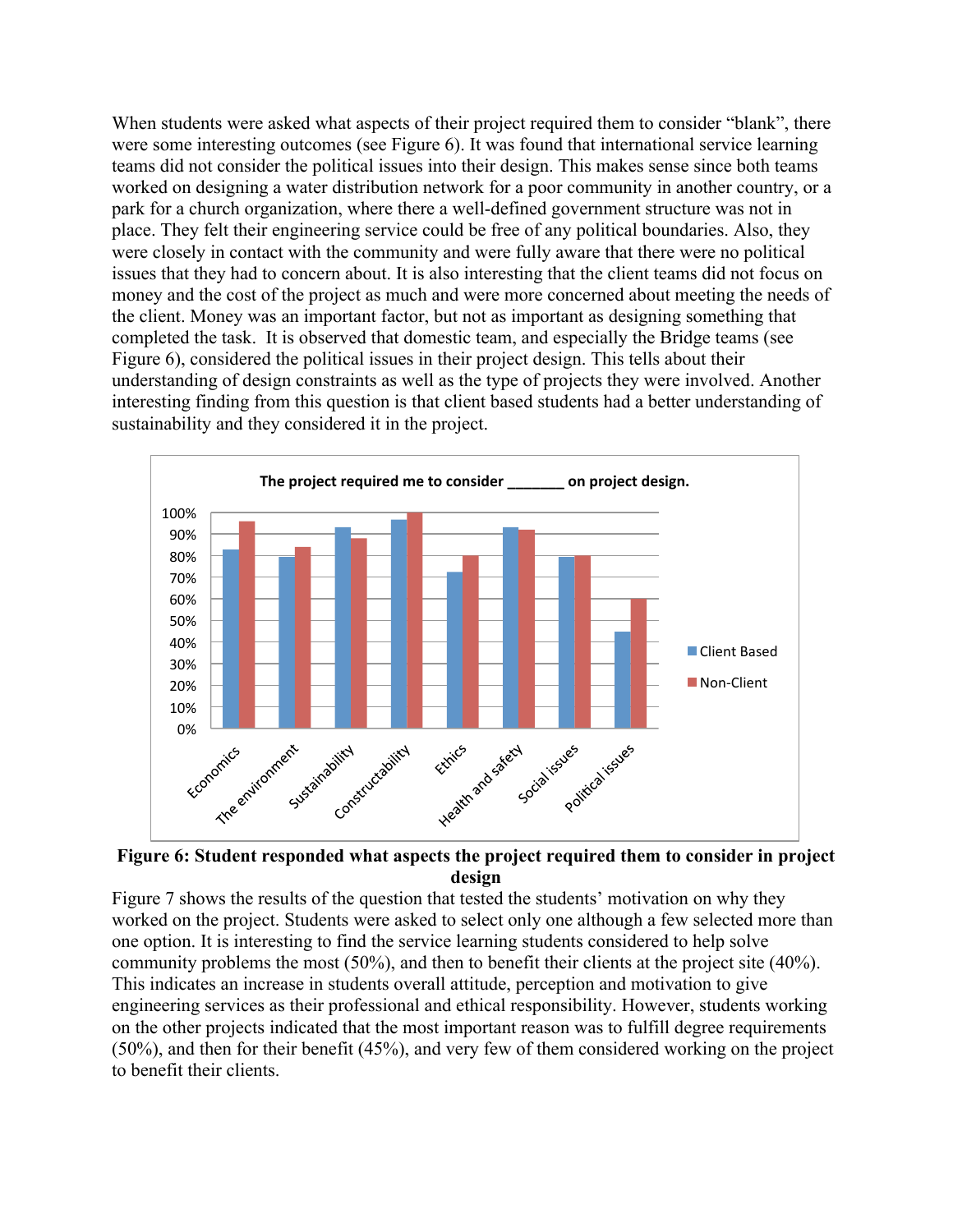

**Figure 7: Motivations behind working on the project**

In another question students were tested for their motivation and experience. They were asked to check as many as applied. The summary of the results for the service learning teams versus the standard senior design teams is presented in Figure 8. Because the client based teams were more exposed to their community they showed more confidence in report preparation, presentation, and effective communication. They also showed less indication of problems within the team members. Client teams in overall showed less confidence in interacting with the local population. It is interesting to find that teams who was exposed and interacted with the local community were less confident while the other teams were more confident.



**Figure 8: Attitude an experience over the course of senior design project**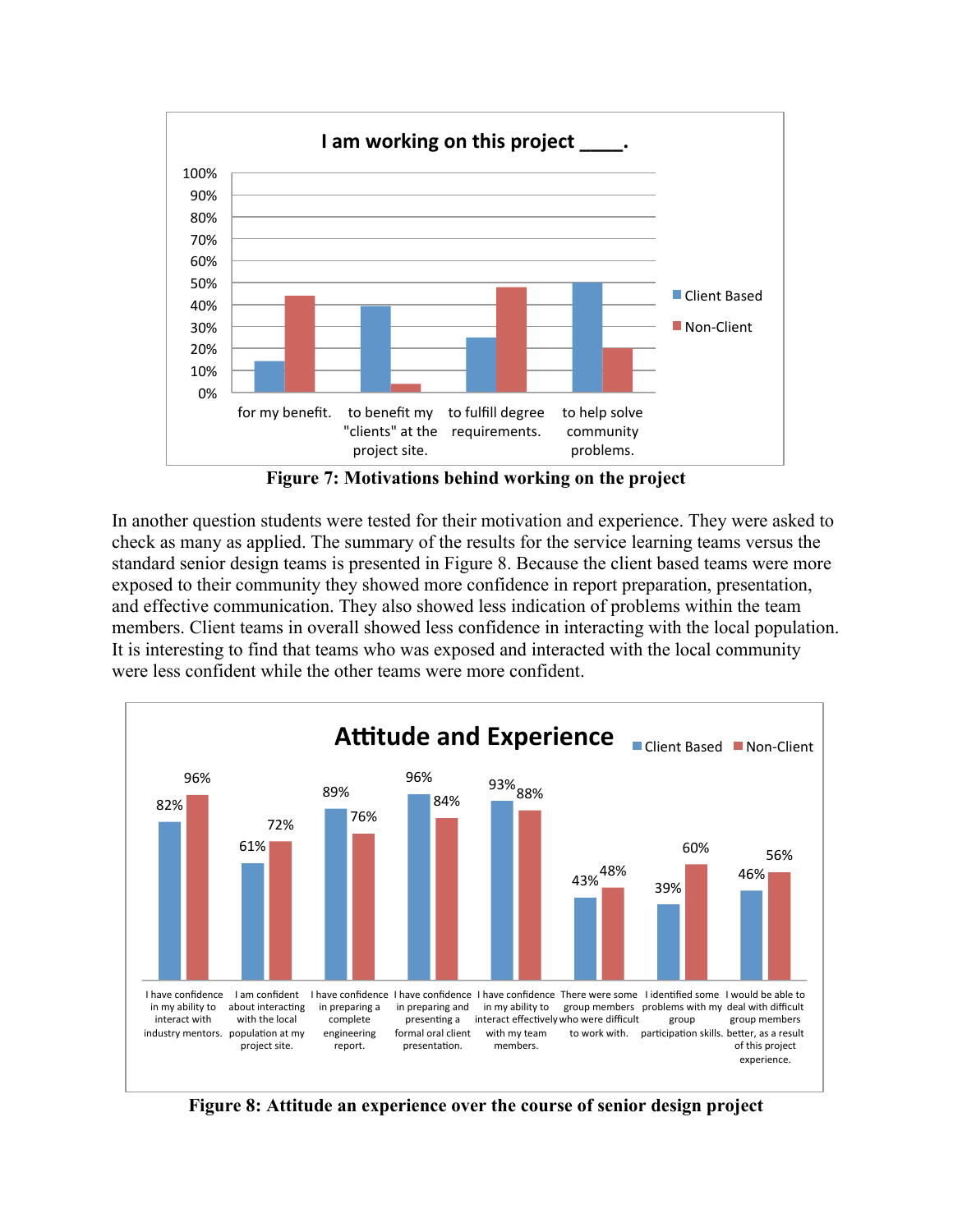Finally, Figure 9 evaluated the students overall experience in the senior design course. Interestingly, it was found that the service learning teams believed that the design course and the international service learning component could enhance their knowledge of other cultures and their social issues, while domestic students indicated that they become more familiar with social issues in local scale. Both groups checked that the course helped them understand socioeconomic issues in the country of the project. Domestic teams also showed higher confidence than international teams in understanding the political climate of the project country, perhaps because they are more familiar with the country they live in.



**Figure 9: Evaluating students experience during senior design course**

# **C. ABET Outcome**

All 38 questions were binned into 11 ABET outcome categories, and compared across the teams. Figure 10 shows the average score (out of 10) by service learning vs non-client based projects. It was found that in all ABET outcomes students involved with client based service learning projects rated their experience higher. The motivation and experience of working on an real project appears to raise the experience for the students. We observed similar patterns in responses to almost all ABET criteria except ABET B and H. ABET B is asking students about experience with design and analysis. There is a distinct difference between client and non-client project teams. We observed more confidence and attitude among students when they fell the project is real. Five different questions were designed to test ABET H. The results indicate that mainly the design experience and value of client based service learning increased students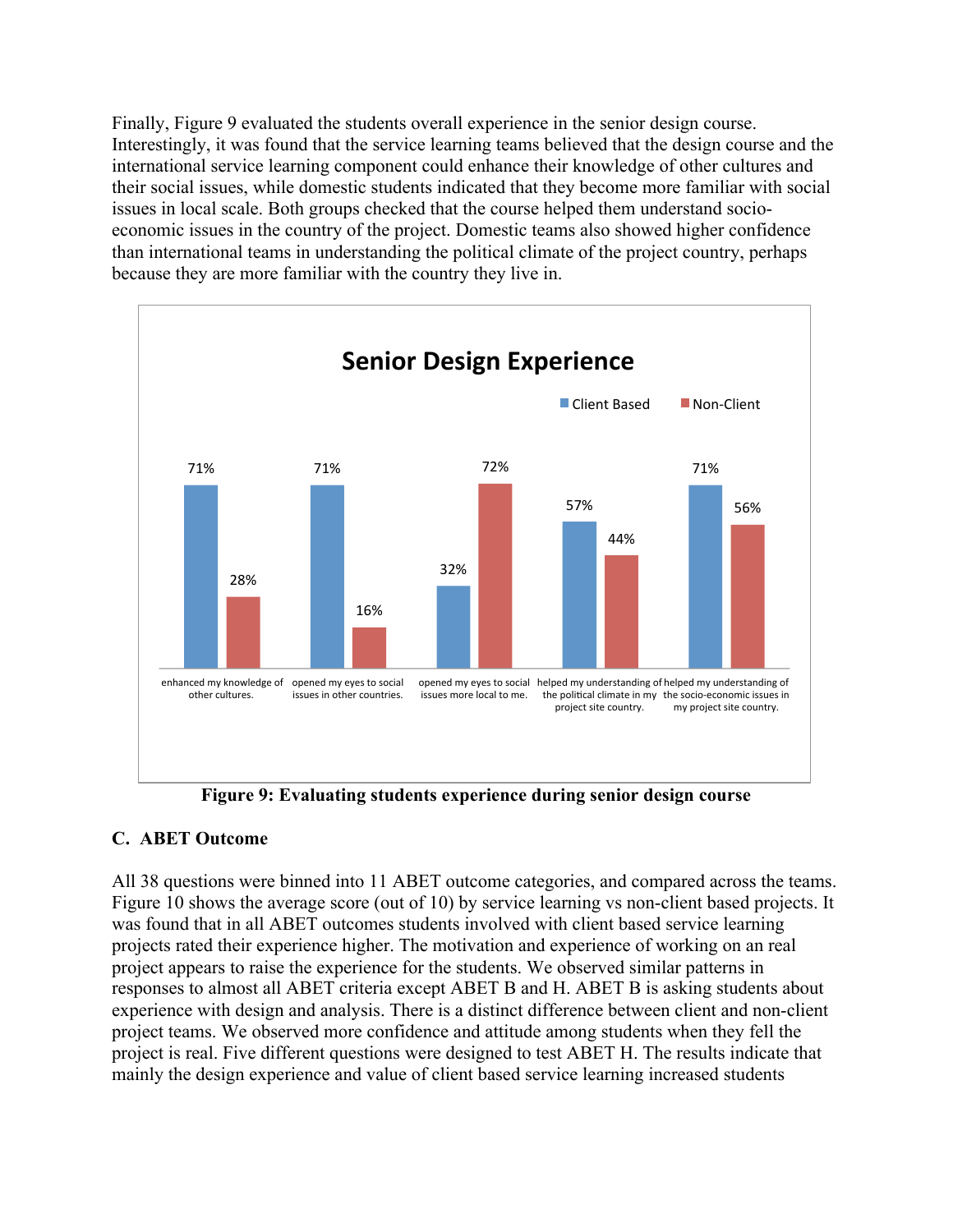response. These results show a great advantage by including an real world service learning experience within the typically Capstone design course.



**Figure 10: ABET outcomes of client based and domestic teams**



**Figure 11: Comparison of international service learning teams**

It is found that all the international teams and the domestic church camp team responded fairly similar to all ABET outcomes. The results in Figure 11 shows there is basically no difference between these teams. The same data is plotted in Figure 12 for the non-client based teams. As shown in Figure 10 the numerical values between the client and non-client teams are close to the same. However a comparison of Figures 11 and 12 shows that the non-client based teams have a larger range in the values. This could mean that the selection of the non-client based teams must be made with more caution since the student outcome varies more with these types of projects.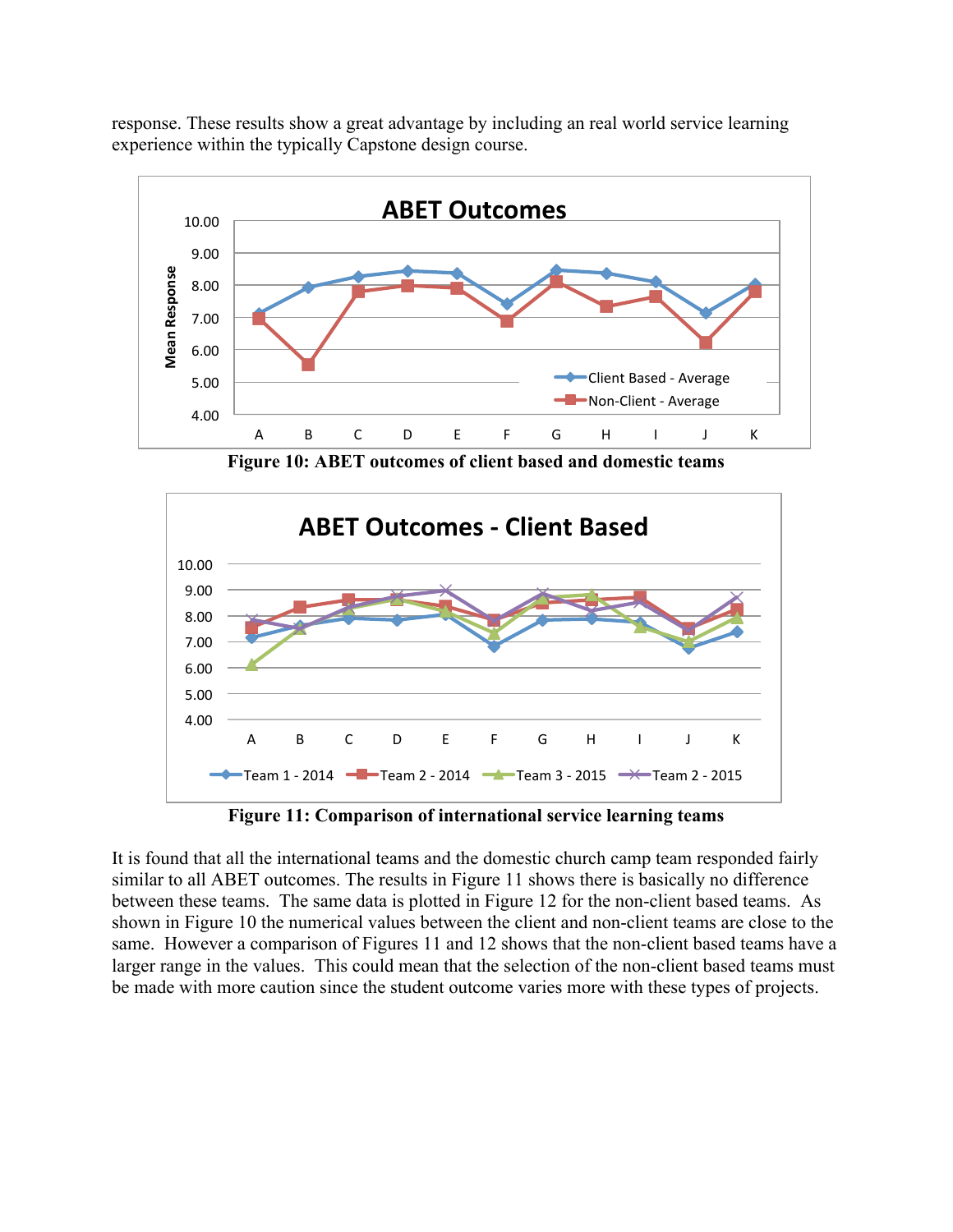

**Figure 12: Comparison of domestic service learning teams**

The final question we studied was why did students want to do the international experience. This is not a cheap option. Each student must purchase his or her own airline ticket, passport, and medical insurance. In addition, there was a Study Abroad fee that covered room and board, transportation, etc. Typical cost is on the order of \$2000. So why spend the money if you don't have too? Over the past 5 years we have had over 130 students travel on these projects and their responses are given in Figure 13. The results show that one reason is just to travel, but the general theme is they want to do something to challenge themselves and do something that will make a difference.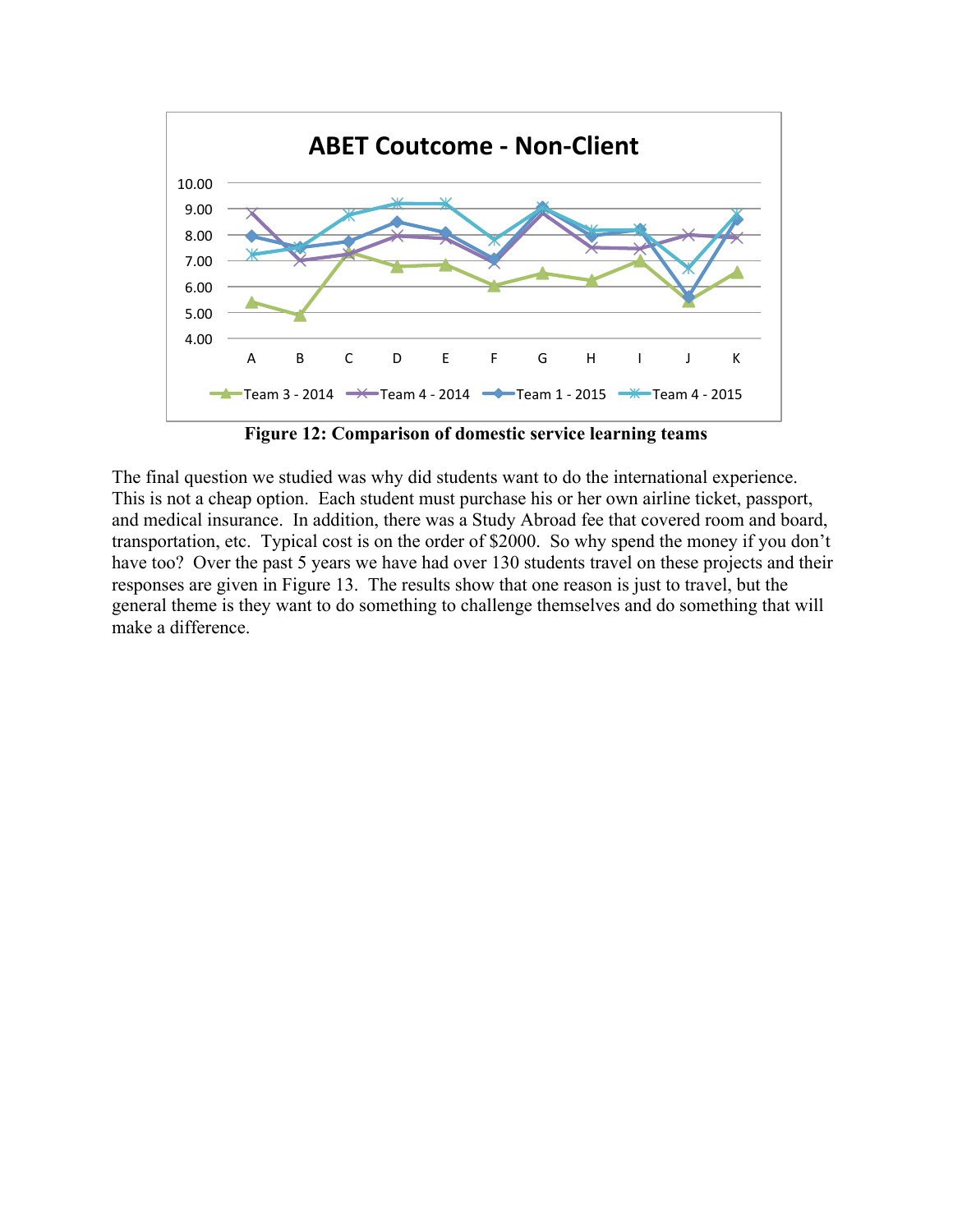

**Figure 13: Reasons for taking the international senior design option, ENGR1098**

### **Summary and Conclusion**

Service learning project courses provide a great opportunity for students to get involved in community service. They improve students' attitude, perspective, and motivations in solving problems. We found that our semester long engineering senior design helps students face challenges those engineers in real world face. If you compare the experiences of our students who did an international and/or domestic service learning senior design project against those who did a typical make believe project, our real world project members appeared to have a more complete design experience. Giving the students access to a real client tend to increase the student understanding of the big picture of engineering and was a benefit to the students. These projects help students go beyond the typical engineering experience because they are exposed to projects that force them to understand the real world needs for engineering services within economic and political constraints. Universities also benefit as these projects meet or exceed the ABET Engineering Criteria.

# **References**

[1] Brenner, P., Schroeder, M., Madey, G., "Student Engineers Reaching Out: Case Studies in Service Learning and a Survey of Technical Need", 2007 IEEE Frontiers in Education Conference, Session T2J, Milwaukee, WI, Oct 10-13 2007, pp. TJ2-1 – TJ2-6.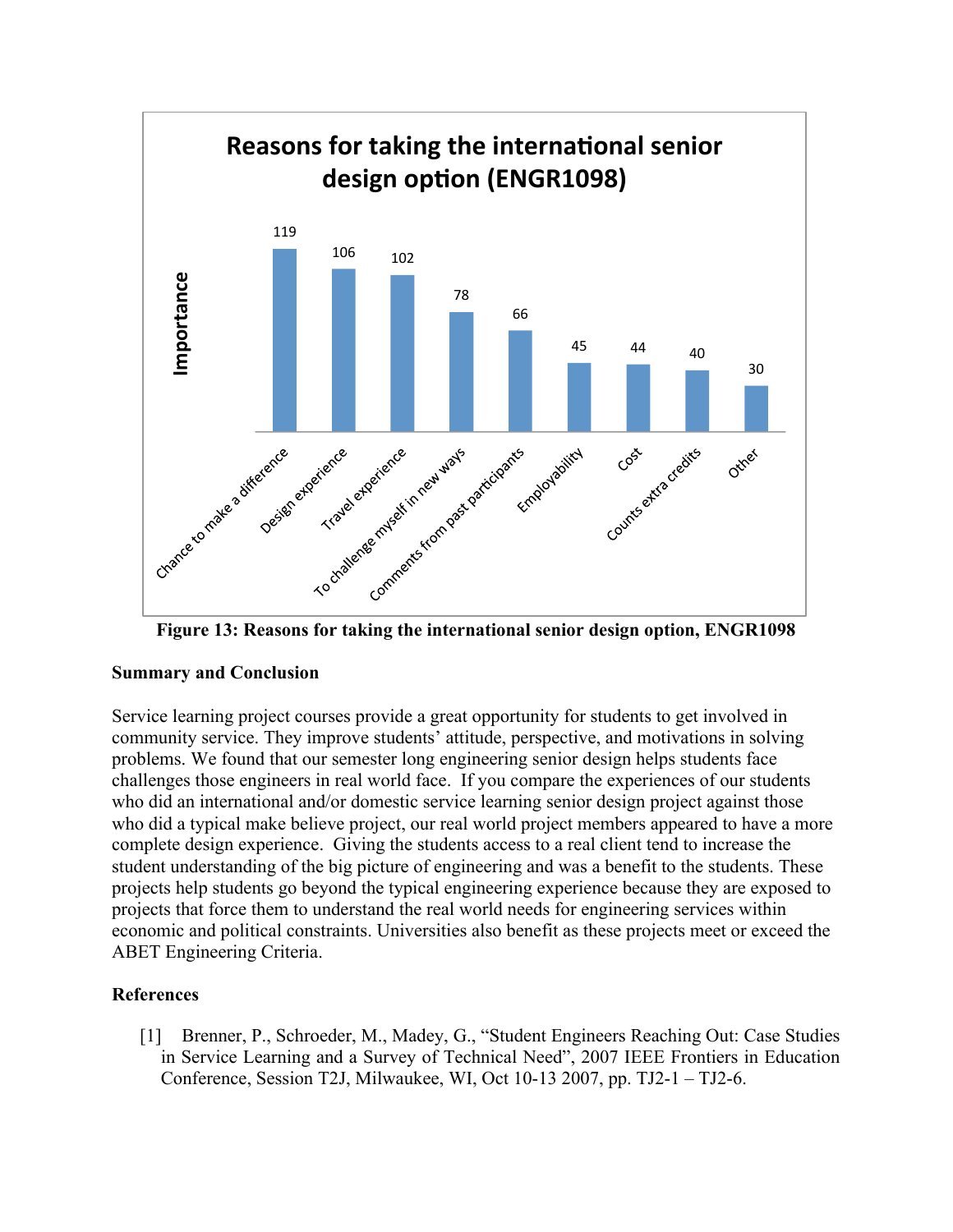- [2] Dinehart, D., Gross, S., "A Service-Learning Structural Engineering Capstone Course and the assessment of technical and non-technical objectives", Advances in Engineering Education, Spring 2010, pp. 1-19.
- [3] Swan, C., Paterson, K., Bielefeldt, A., "Panel Measuring Impact os Project-Based Service Learning in Engineering Education", 2009 IEEE Frontiers in Education Conference, Session M3B, San Antonio, TX, Oct. 18-21 2009, pp. M3B-1 – M3B-2.
- [4] Ansari, Ms Farzana. "A Follow-up Study of a First-Year Leadership and Service Learning Module." In *120th ASEE Annual Conference & Exposition*.
- [5] Aslam, Ali, Ivonne Navarro, Andrea Wen, Meredith Hassett, and Robert J Swap. "Stuck in Cement: Breaking from Conventional Mindsets in Student-Led Service Learning Partnerships." *International Journal for Service Learning in Engineering, Humanitarian Engineering and Social Entrepreneurship* 9, no. 2 (2014): 135-49.
- [6] Astin, Alexander W, Lori J Vogelgesang, Elaine K Ikeda, and Jennifer A Yee. *How Service Learning Affects Students*. Higher Education Research Institute, University of California Los Angeles, CA, 2000.
- [7] Athreya, Krishna S, Diane Rover, Sarah Walter, Steven K Mickelson, Gregory McGrath, Michael Kalkhoff, Tyler Rasmussen*, et al.* "Work in Progress-Progression of an Engineering Leadership Program for the Future." Paper presented at the Frontiers In Education Conference-Global Engineering: Knowledge Without Borders, Opportunities Without Passports, 2007. FIE'07. 37th Annual, 2007.
- [8] Bielefeldt, Angela, Kurt Paterson, and Chris Swan. "Measuring the Impacts of Project-Based Service Learning." Paper presented at the ASEE Annual Conference Proceedings, 2009.
- [9] Budny, Dan, and Robert Thomas Gradoville. "International Service Learning Design Projects: Educating Tomorrow's Engineers, Serving the Global Community, and Helping to Meet Abet Criterion." *International Journal for Service Learning in Engineering, Humanitarian Engineering and Social Entrepreneurship* 6, no. 2 (2011): 98-117.
- [10] Budny, Dan, Laura Lund, and Raghav Khanna. "Designing Service Learning Projects for Freshman Engineering Students." *International Journal of Engineering Pedagogy (iJEP)* 3, no. S1 (2013): pp. 31-38.
- [11] Dewoolkar, Mandar M, Lindsay George, Nancy J Hayden, and Donna M Rizzo. "Vertical Integration of Service-Learning into Civil and Environmental Engineering Curricula." *International Journal of Engineering Education*, no. 56(6) (2009): 1257-69.
- [12] "For Educators, Surveys and Forms." THE UNIVERSITY OF VERMONT BURLINGTON, VT, http://www.uvm.edu/~sysedcee/?Page=educators/surveysforms.php&SM=educators/\_educatorsmenu.html.
- [13] Gradoville, Rob, and Dan Budny. "A Senior Service-Learning Design Project in Ecuador." Paper presented at the Frontiers in Education Conference (FIE), 2011, 2011.
- [14] Gradoville, Rob, and Daniel Budny. "Undergraduate Service-Learning Engineering Design Projects in Ecuador." Paper presented at the Proceedings of COPEC World Congress, 2013.
- [15] Hayden, Nancy J, Donna M Rizzo, Mandar M Dewoolkar, Lalita Oka, and Maureen Neumann. "Incorporating Systems Thinking and Sustainability within Civil and Environmental Engineering Curricula at Uvm." Paper presented at the American Society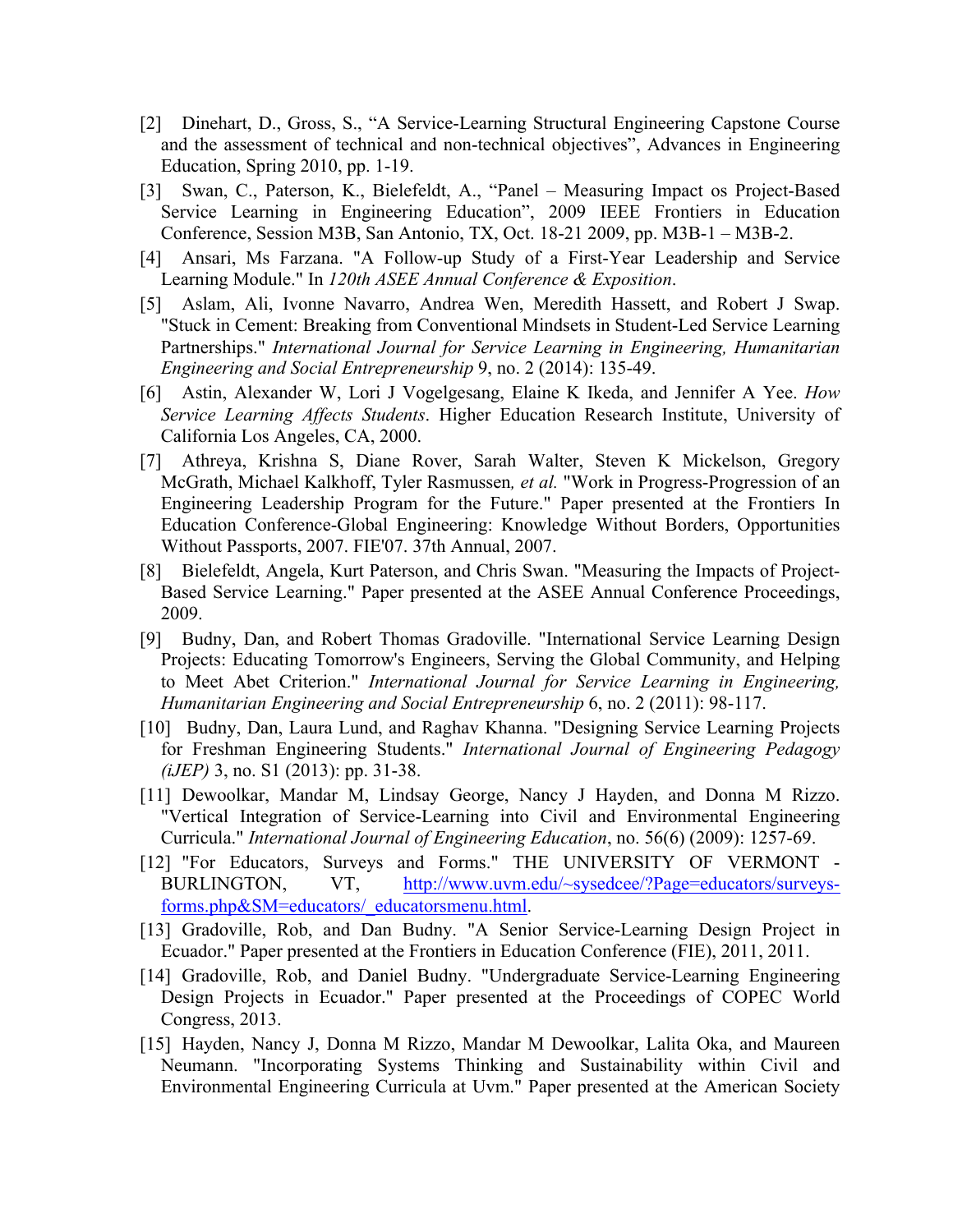for Engineering Education (ASEE) St. Lawrence Section Meeting. Rochester, NY: Rochester Institute of Technology, 2010.

- [16] Johnson, Pauline, Beth Todd, Laura Ingram, Bettie Aruwayjoye, Hannah Beatty, William Black, Cole Burchalter, and Kendrick Gibson. "Synchronizing International Service Learning with Abet Outcomes." (
- [17] Johnson, Peter E. "Direct and Indirect Benefits of an International Service-Learning Design Project: Educational Effects on Project Members and Their Peers." *International Journal for Service Learning in Engineering, Humanitarian Engineering and Social Entrepreneurship* 4, no. 1 (2009): 15-30.
- [18] Olson, Lars E, and Jay R Goldberg. "International Service Learning Senior Design Projects: Human Power and Medical Devices." Paper presented at the Frontiers In Education Conference-Global Engineering: Knowledge Without Borders, Opportunities Without Passports, 2007. FIE'07. 37th Annual, 2007.
- [19] Phillips, L, A Brady, and K Jousma. "Interdisciplinary International Senior Design: How Service Learning Projects in Developing Countries Support Abet Accreditation." Paper presented at the Proceedings of the 2007 ASEE Annual Conference. Retrieved July, 2007.
- [20] Reichle, Scott, Avery Bang, and Carol Considine. "International Service Learning Projects for Senior Capstone Projects." Paper presented at the American Society for Engineering Education, 2009.
- [21] Sevier, Carol, Seung Youn Chyung, Janet Callahan, and Cheryl Schrader. "What Value Does Service Learning Have on Introductory Engineering Students' Motivation and Abet Program Outcomes?". *Journal of STEM Education* (2012).
- [22] Shelby, Ryan, E Patten, F Ansari, Lisa Pruitt, Gretchen Walker, and Jennifer Wang. "Implementation of Leadership and Service Learning in a First-Year Engineering Course Enhances Professional Skills." *International Journal of Engineering Education* 29, no. 1 (2013): 1-14.
- [23] Olson, L.E. and J.R. Goldberg, *International Service Learning Senior Design Projects: Human Power and Medical Devices.* 37th ASEE/IEEE Frontiers in Education Conference, 2007. Session F4B.
- [24] Aidoo, J., et al., International Design Project Experiences: Assessing The Short-Term Impact On Students. American Society for Engineering Education, 2007.
- [25] Dyrud, M.A., *Lessons Learned From An Integrated Senior Project.* 33rd ASEE/IEEE Frontiers in Education Conference, 2003. Session S2B.
- [26] Fry, C.C. and G.W. Leman, Exposing Undergraduate Engineering and Computer Science Students to the Asian Business Culture in a Project-Based Abroad Program: An Assessment of Program Challenges. 38th ASEE/IEEE Frontiers in Edcation Conference, 2008. Session S4E.
- [27] Hanson, J.H., et al., *Our First Experience with International Senior Design Projects – Lessons Learned.* 2006 American Society for Engineering Education Annual Conference & Exposition, 2006. Session 1315.
- [28] Johnson, P.E., et al., *Motivation, Inspiration, and Economics of an International Service Project.* Proceedings of the National Capstone Design Course Conference,, 2007.
- [29] O'Neill-Carrillo, E., et al., *Mentoring Interdisciplinary Service Learning Projects.* 37th ASEE/IEEE Frontiers in Education Conference, 2007. Session F4B.